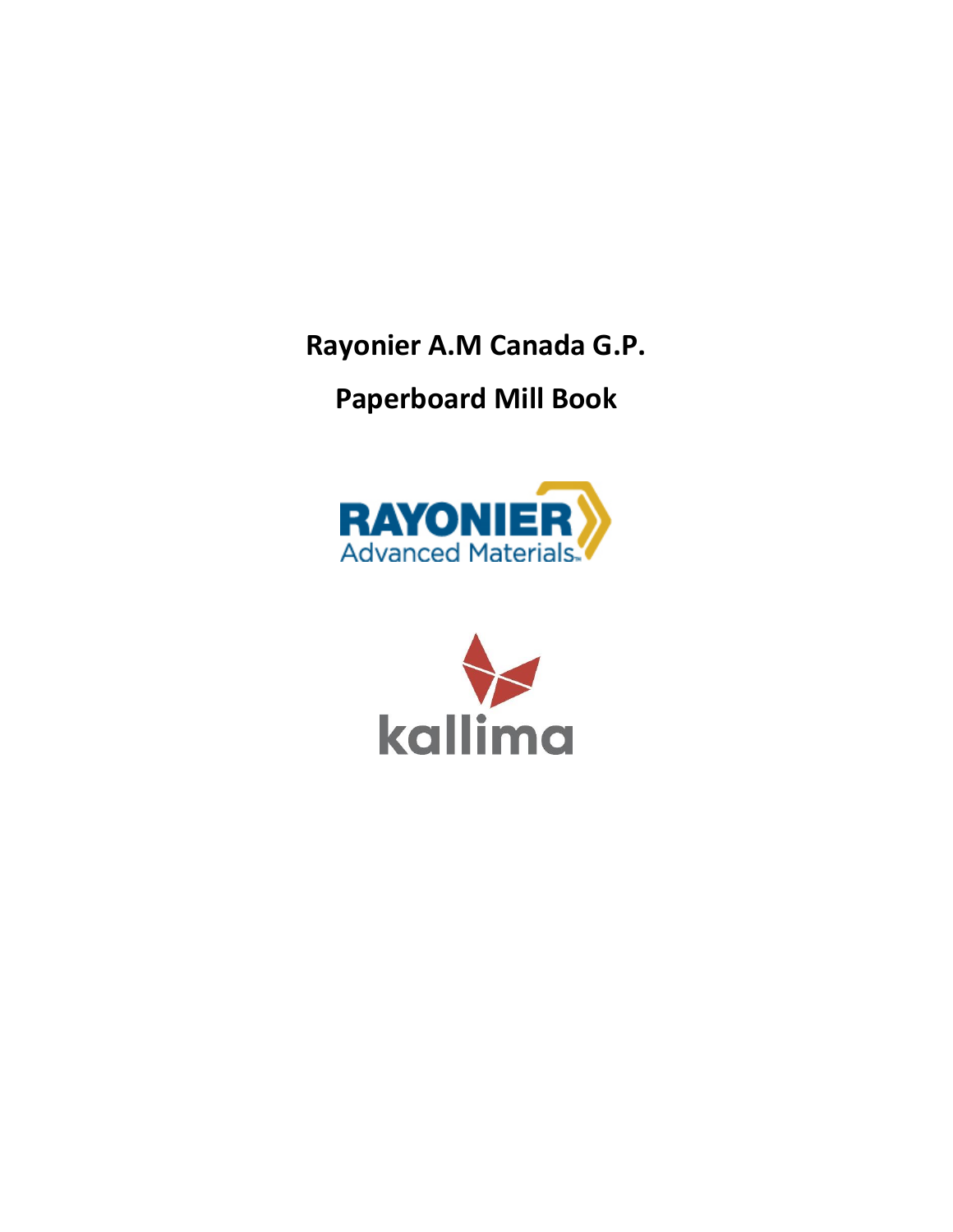## **Section 1 – Paperboard**

## Company Background

Rayonier Advanced Materials is a global manufacturer of high-purity cellulose, high-yield pulp, paperboard, lumber, and newsprint. An established company with 90 years' experience as a leading supplier of High Purity Cellulose products, the addition of Tembec in November 2017, represented the opening of another new chapter for Rayonier Advanced Materials. With 4,200 employees worldwide, an expanded product offering, increased innovation and an even larger geographic footprint, Rayonier Advanced Materials strives to deliver and respond to an everevolving global market and increasingly diverse customer base.

Our paperboard products are manufactured in Temiscaming, Quebec. The mill started up in 1990, focusing primarily on lightweight coated board and striving to produce a high-quality, fully bleached coated paperboard.

Kallima®'s product lines are used in commercial printing, publishing, prestige packaging, highimpact graphic corrugated containers, point-of-purchase displays and are distributed throughout North America and abroad.

The products manufactured and distributed from our Temiscaming mill are the result of the proper management of nearly 25 million acres (10 million hectares) of Canadian forestlands in keeping with responsible forest management practices, allowing us to have earned Forest Stewardship Council® (FSC®) Certification for all our direct-managed forests.

## Our Mission

Our goal is to produce and market paperboard products that make us our customers' preferred supplier, focusing on continuous improvement of our processes, products and services.

For more information regarding RYAM Paperboard and products, please visit: **kallimapaper.com**

## **Section 2 – Contacts**

## **Sales & Marketing Office**

4 Place Ville-Marie, Suite 100 Montreal, Quebec, H3B 2E7 Canada Phone: 514-871-0137 Fax: 514-397-0896 (general inquiries) Fax: 514-871-9125 (sales & customer service) Email: [samples.paperboard@rayonieram.com](mailto:samples.paperboard@rayonieram.com)

Inside Sales Customer Service 1-800-411-7011

Website **kallimapaper.com**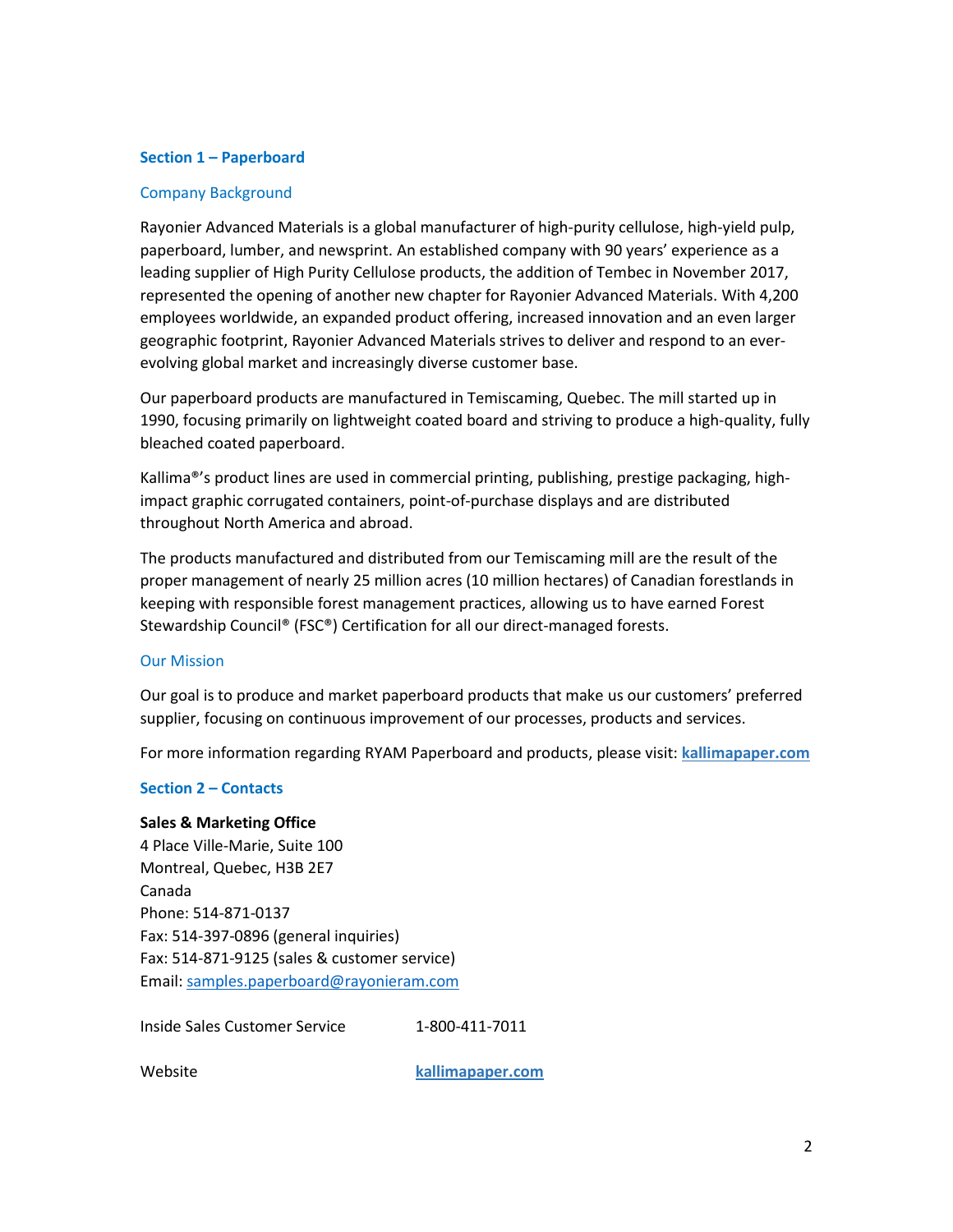## **Section 3 – Paperboard Machine Description/Quality Features**

## 3.1 Paperboard Machine

Our manufacturing process is unique in North America and designed to provide our customers with a product that meets the highest quality standards while being environmentally friendly. The unique combination of elements in our process includes the pulp furnishes, stock preparation, fourdriniers, dryers, coating system, winder and finishing equipment.

RYAM Paperboard's exclusive combination of pulps includes softwood and hardwood kraft and high yield pulp. Our high yield pulp is TCF or Totally Chlorine-Free. Each pulp is selected for its specific unique properties that, when combined with other pulps, produce a product with greater flexibility while not compromising performance or quality.

The four different stock preparation lines can process four different pulps plus broke providing the mill with greater product diversification. These separate preparation lines allow increased refinement and treat each pulp or pulp mixture separately to enhance the characteristics of the board.

Three separate fourdriniers enable the mill to optimize the fiber mix and selectively place the required fibers in each of the three plies to achieve the desired performance characteristics.

Three on-machine blade coaters provide the capability to develop and manufacture products to meet a broad range of printing and converting requirements.

The heart of the machine are the order fulfillment and computer control systems. These systems integrate all management and control functions. The control system continuously monitors over 8,000 variables on the machine to ensure the highest quality standards are met.

## 3.2 General Information

- Valmet fourdrinier board machine, manufactured in Tampere, Finland
- Length: 690 feet (230 meters)
- Maximum trim width: 175.5 inches (446 centimeters)
- Maximum drive speed: 1,640 feet/minute (500 meters/minute)

## 3.3 Quality Features

RYAM Paperboard is proud of its quality leadership and achievements. The first bleached paperboard mill in North America to achieve ISO 9001 certification, this assures customers that our operations fall within the rigorous requirements of a quality assurance system that meets the highest global standards.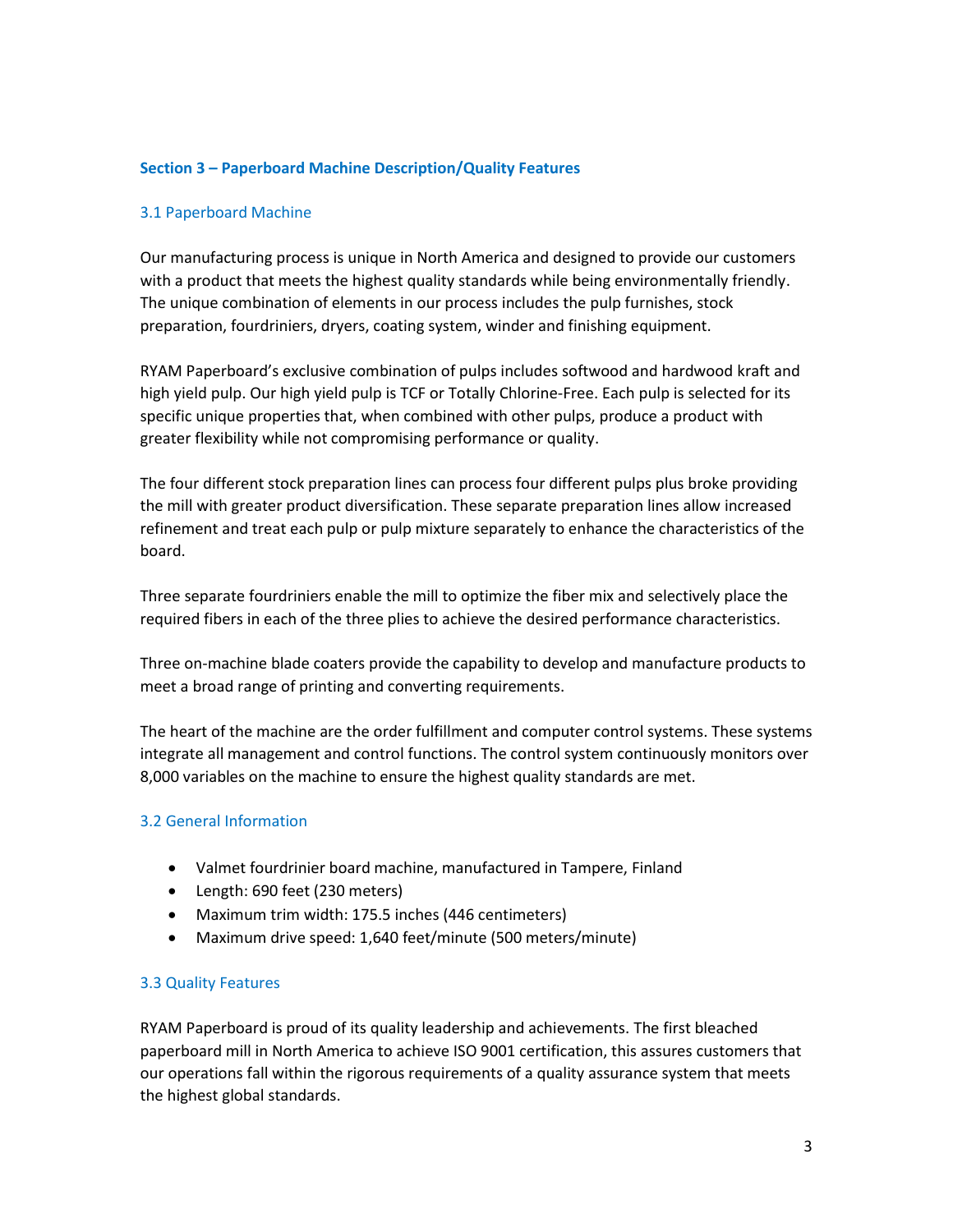Incorporating quality into every aspect of its business, including design of its machine, its products, the production process, and overall management, RYAM Paperboard maintains a continuous improvement program that aims to continually examine, scrutinize and improve all procedures and production practices.

A computer control system provides continuous monitoring of the manufacturing processes and performs statistical analysis of key quality specifications. Upon customer request, a quality certificate can be provided with requested test parameters for each set of rolls manufactured.

## **Section 4 – Grade Information**

## 4.1 Kallima® FSC® Certified Products

Purchasing Kallima® products further demonstrate your commitment to the environment and the future of the planet for generations to come. RYAM is committed to utilizing standards developed by the Forest Stewardship Council® (FSC®) regarding responsible forest management. The Forest Stewardship Council® is a global, not-for-profit organization dedicated to the promotion of responsible forest management worldwide. FSC® defines standards based on agreed principles for responsible forest stewardship that are supported by environmental, social and economic stakeholders. To learn more, visi[t www.fsc.org](http://www.fsc.org/)

The standards help ensure that our forests are managed in an environmentally appropriate way, and in a manner that provides economic and social value to the local community. Forest certification is one way that RYAM Paperboard demonstrates a real commitment to the environment. Forest certification is a voluntary mechanism where a third-party organization audits company performance in the forest and along the fiber sourcing supply chain against detailed standards developed by the FSC®. Kallima® products with an FSC® label\*, provides assurance that the paperboard that you use comes from a well-managed forest; protecting clean water, wildlife habitat and recreation.

Contact Inside Sales for more details on Kallima® FSC® (C017431) - certified grades.

\*Kallima® on-product FSC label



## 4.2 FDA

RYAM Paperboard products are FDA compliant for dry food contact.

4.3 Stock List Specification

Please visi[t https://kallimapaper.com/](https://kallimapaper.com/) the latest Stock List Specifications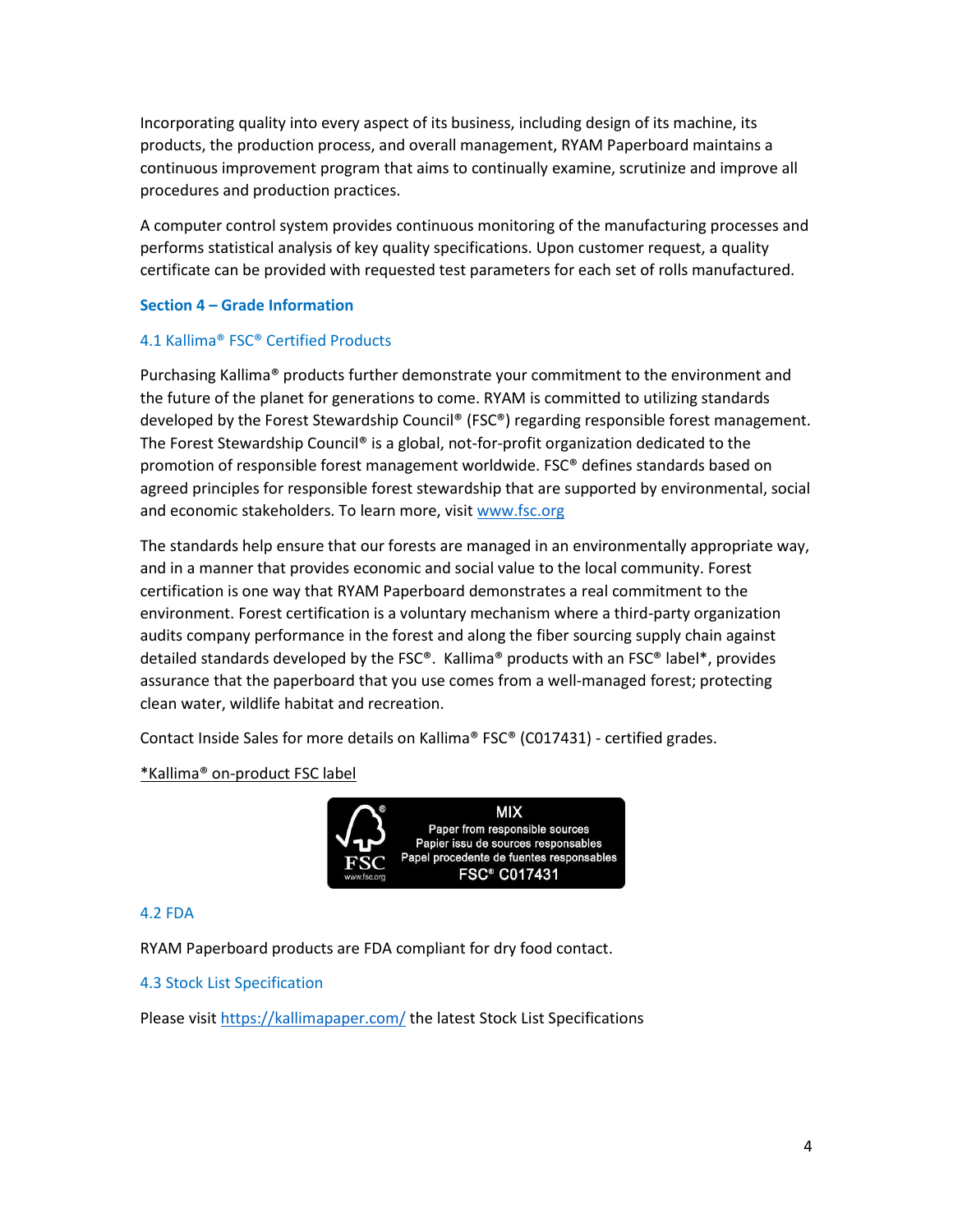## 4.4 Kallima® Paperboard Product Lines

Please visi[t http://kallimapaper.com/products/](http://kallimapaper.com/products/kallima-coated-cover-c1s) for the latest Kallima® Paperboard product line descriptions and specifications

## **Section 5 – Production Guidelines**

## 5.1 Establishing Manufacturing Runs

The manufacturing of non-standard grades/calipers is subject to accumulation. Accordingly, should all orders for the given grade/caliper not meet the tonnage threshold for manufacturing of non-standard grades/calipers, then the order will remain pending and unaccepted until such threshold is met. Acceptance of the order will occur and be notified when a production run is scheduled, at which time the delivery date will be confirmed.

Please contact our Inside Sales Department for details on our grades and production cycles. Minimum required production – 88 short tons (80 metric tonnes) per caliper / 220 short tons (200 metric tonnes) per grade family.

## 5.2 Recycled Content

Contact our Inside Sales Department for information regarding recycled content. 10% recycled content is subject to a minimum order of 22 short tons (20 metric tonnes) and an upcharge.

## 5.3 Maximum Machine Trim (Deckle)

The maximum deckle on all virgin and recycled grades and calipers is 175.5" (446 cm).

## 5.4 Roll Specifications

Maximum splices/roll: 2

Splices will not be produced within 1" (2.54 cm) of the top of the roll; within 2" (5.08 cm) of the core; or within 2" (5.08 cm) of each other.

4" (10.16 cm) repulpable tape is used for splices.

Rolls are marked on their sides in red to indicate the location of the splice.

## 5.5 Roll Widths

Roll widths are subject to the standards in 5.7 and to the following restrictions:

|                       | <b>Deckle</b> |        |
|-----------------------|---------------|--------|
|                       | <b>Inches</b> | cm     |
| Minimum Width         | 11.8          | 30     |
| Maximum Width - Truck | 99            | 251.46 |
| Maximum Width - Rail  | 104.5         | 265.43 |

Width tolerance: Minus 0 to plus 1/16" (0.16 cm) Diameter tolerance: 0 over, 2" (5.08 cm) under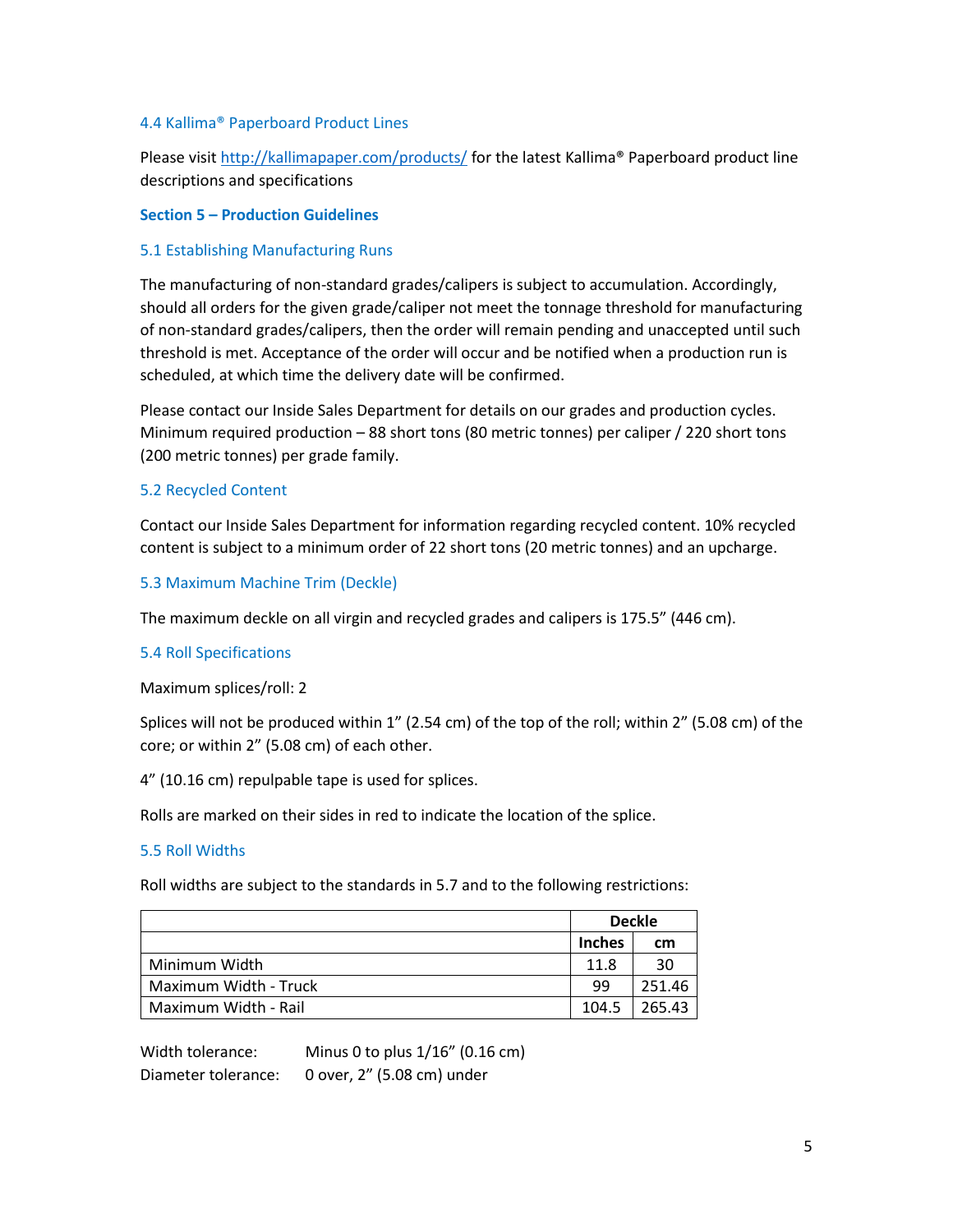Diameter to width ratios:

40" (101.6 cm) diameter rolls cannot be less than 11.8" (29.97 cm) wide

50" (127 cm) diameter rolls cannot be less than 12.5" (31.75 cm) wide

60" (152.4 cm) diameter rolls cannot be less than 15" (38.1 cm) wide

70" (177.8 cm) diameter rolls cannot be less than 19" (48.26 cm) wide

# 5.6 Standard Roll Diameters and Core Sizes

|                                            | OD/Core       |             |  |
|--------------------------------------------|---------------|-------------|--|
|                                            | <b>Inches</b> | cm          |  |
| Kallima <sup>®</sup> Coated Cover C1S      | 60''/12''     | 152.4/30.48 |  |
| Kallima <sup>®</sup> Coated Cover C1S Plus | 60''/12''     | 152.4/30.48 |  |
| Kallima <sup>®</sup> Coated Cover C2S      | 60''/12''     | 152.4/30.48 |  |
| Kallima <sup>®</sup> Folding               | 60''/12''     | 152.4/30.48 |  |
| Kallima <sup>®</sup> Litholam              | 60''/12''     | 152.4/30.48 |  |

Orders for above grades requiring a non-standard core or diameter must self-trim and require 7 days notice.

Core plugs may be made of wood and/or compressed wood.

Minimum roll diameter is 40" (101.6 cm).

Width tolerance of core: 1/4" (635 mm) inside, 1/8" (318 mm) outside.

For more information, consult our Inside Sales Representatives.

## 5.7 Roll Weights

| <b>Roll Diameter</b>   | Maximum Weight         |
|------------------------|------------------------|
| 60" (152.4 cm) or less | 7,500 lbs (3,402 kg) * |
| Over 60" (152.4 cm)    | 7,050 lbs (3,198 kg)   |

\*Applies to all rail and Canadian truck shipments. Maximum roll weight for US truck shipments is 7,000 lb (3,176 kg).

# 5.8 Roll Packaging

Paperboard's standard rolls are double wrapped with 0.02 poly stretch wrap. Each roll has a corrugated water-resistant header placed against the roll face. Tails on rolls are taped prior to wrapping.

- 40" (101.6 cm) and 50" (127 cm) diameter rolls in widths from 11.8 to 15.9" (29.97 to 40.38 cm) will be bundle wrapped 3/pkg.
- 40" (101.6 cm) and 50" (127 cm) diameter rolls in widths from 16 to 25" (40.64 to 63.5 cm) will be bundle wrapped 2/pkg.
- 60" (152.4 cm) and 70" (177.8 cm) diameter rolls in widths from 15 to 25" (38.1 to 63.5 cm) will be bundle wrapped 2/pkg.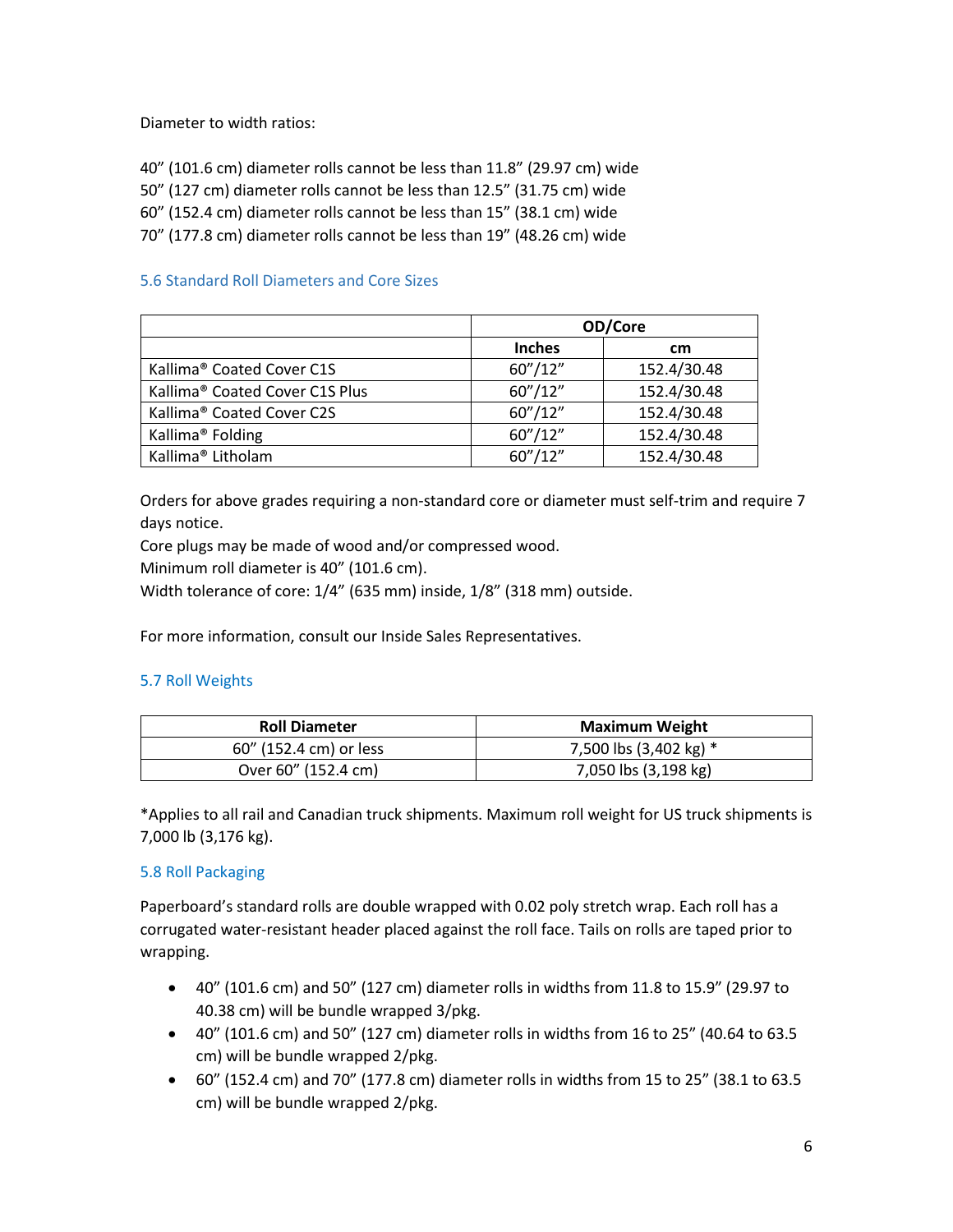## 5.9 Roll Labelling

- Description
- Customer Purchase Order
- Mill Order Number
- Width
- Diameter
- Core Diameter
- Caliper
- Lineal
- Area
- Number of splices, if applicable
- Basis Weight
- Gross Weight
- Four Peel Off Code 39 symbology Bar Codes (containing Roll #)
- Roll Number
- Number of rolls in package
- Partner roll number when multiple packed
- Winding Instructions (coat side in or out)
- Short ID Number

Example of roll label (FSC)

|                                                                                                                                                 |                 | kallima                           |                               |                                                                                     |
|-------------------------------------------------------------------------------------------------------------------------------------------------|-----------------|-----------------------------------|-------------------------------|-------------------------------------------------------------------------------------|
|                                                                                                                                                 |                 | DESCRIPTION / DESCRIPCIÓN         |                               |                                                                                     |
|                                                                                                                                                 |                 |                                   |                               | CORPANDE DU CUENT : CUSTOMER PD / ORDEN DE CORPANDE CUENTS.                         |
| SUNTER THE UNIVERSITY OF UNIVERSE CONTINUES OF UNIVERSE CONTINUES OF UNIVERSE CONTINUES.<br>THE R. P. LEWIS CO., LANSING MICH. 49-14039-1-120-2 |                 |                                   |                               | <b>CHE UNWIND</b>                                                                   |
| ARGEA / WEITH / ANGHO                                                                                                                           |                 | CANNETSKI / CANNETSKI / CANNETSCI |                               | BANEN MINUTER MARTIN TRAFFIC DE NOVE                                                |
| <b>INVESTIGATIONS</b>                                                                                                                           | SUSTAINOR LANGA |                                   | CANNING / ENGINE / FOUNDATION | <b>Glaubratum / Casarca / Garnona</b><br>PODS BILT / CROSSW1 / RSD BILTC:           |
|                                                                                                                                                 |                 | n r                               |                               |                                                                                     |
| ALPENO DE ROULEAU / ROLL NUMBER / NÚMERO DE ROLLO                                                                                               |                 | J L<br>COURT PEG / ANGUETTE       |                               | <b>BETAINING PAILART INFINANCIAL ENGINEERS COURT / BASIET NUMBER / NOMBER CONTI</b> |
|                                                                                                                                                 |                 |                                   |                               |                                                                                     |
|                                                                                                                                                 |                 |                                   |                               |                                                                                     |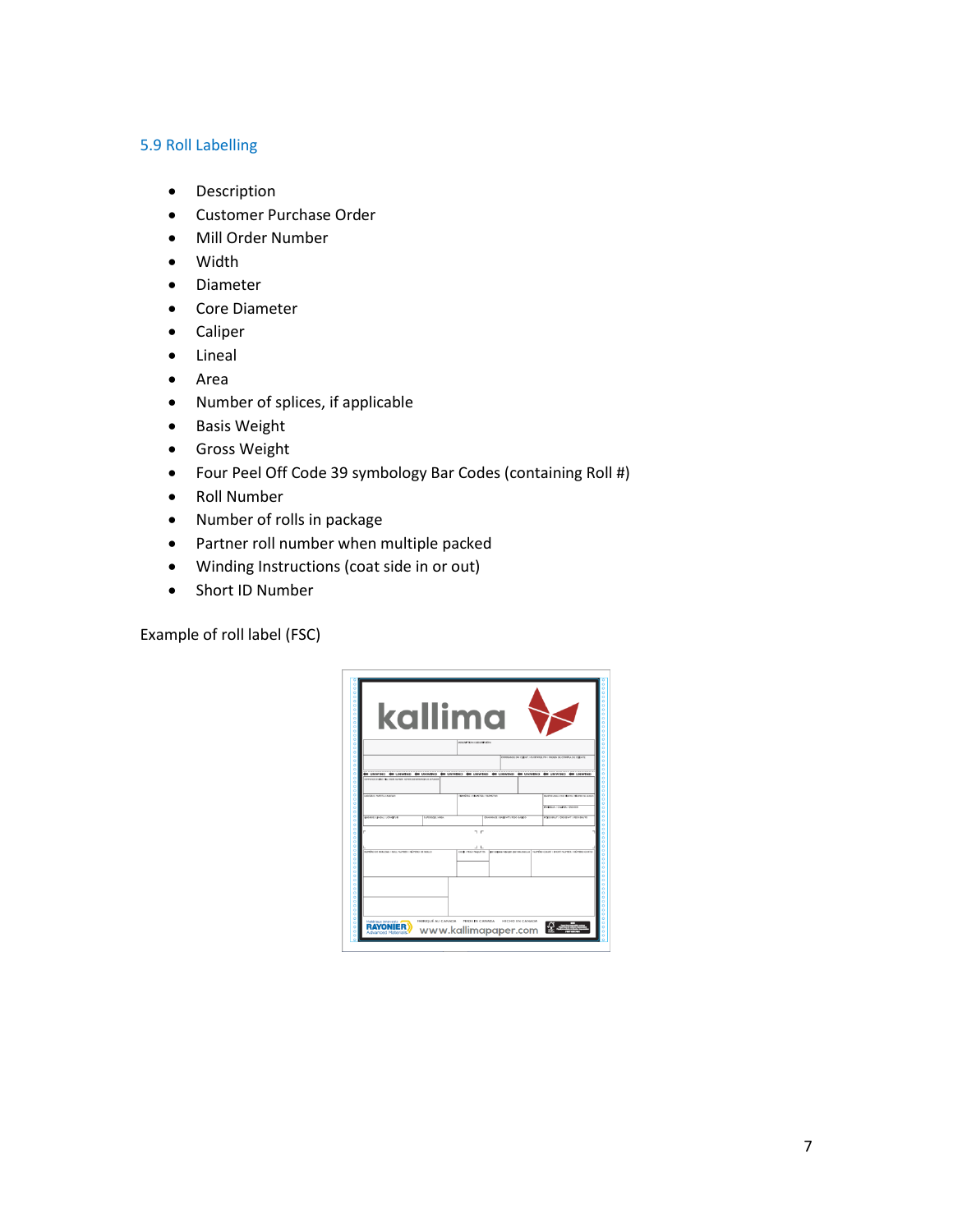## 5.10 Roll Numbering System

Paperboard's roll numbering system is based on a 9-character designation.

• An example of a roll no. would be 19F02263J

| 1  | Paper machine #1                 |
|----|----------------------------------|
| q  | <b>Year 2019</b>                 |
| F  | Month June                       |
| 02 | 2 <sup>nd</sup> day of the month |
| 26 | Master Reel #26 of the day       |
| 3  | Third set (cut from master reel) |
|    | Roll position                    |

The first digit represents the paper machine, the second represents the year and the third letter represents the month based on a rotating cycle.

|   | January  | G | July      |
|---|----------|---|-----------|
| В | February | н | August    |
|   | March    |   | September |
|   | April    |   | October   |
| F | May      |   | November  |
|   | June     | м | December  |

The next two digits represent the day of the month. The sixth and seventh digits represent the "master reel" from which the roll was cut.

The eighth digit represents the set from within the master reel. Depending on the diameter of the roll, it can range from 1 to 7. The larger the number the closer to the core of the master reel the roll was cut.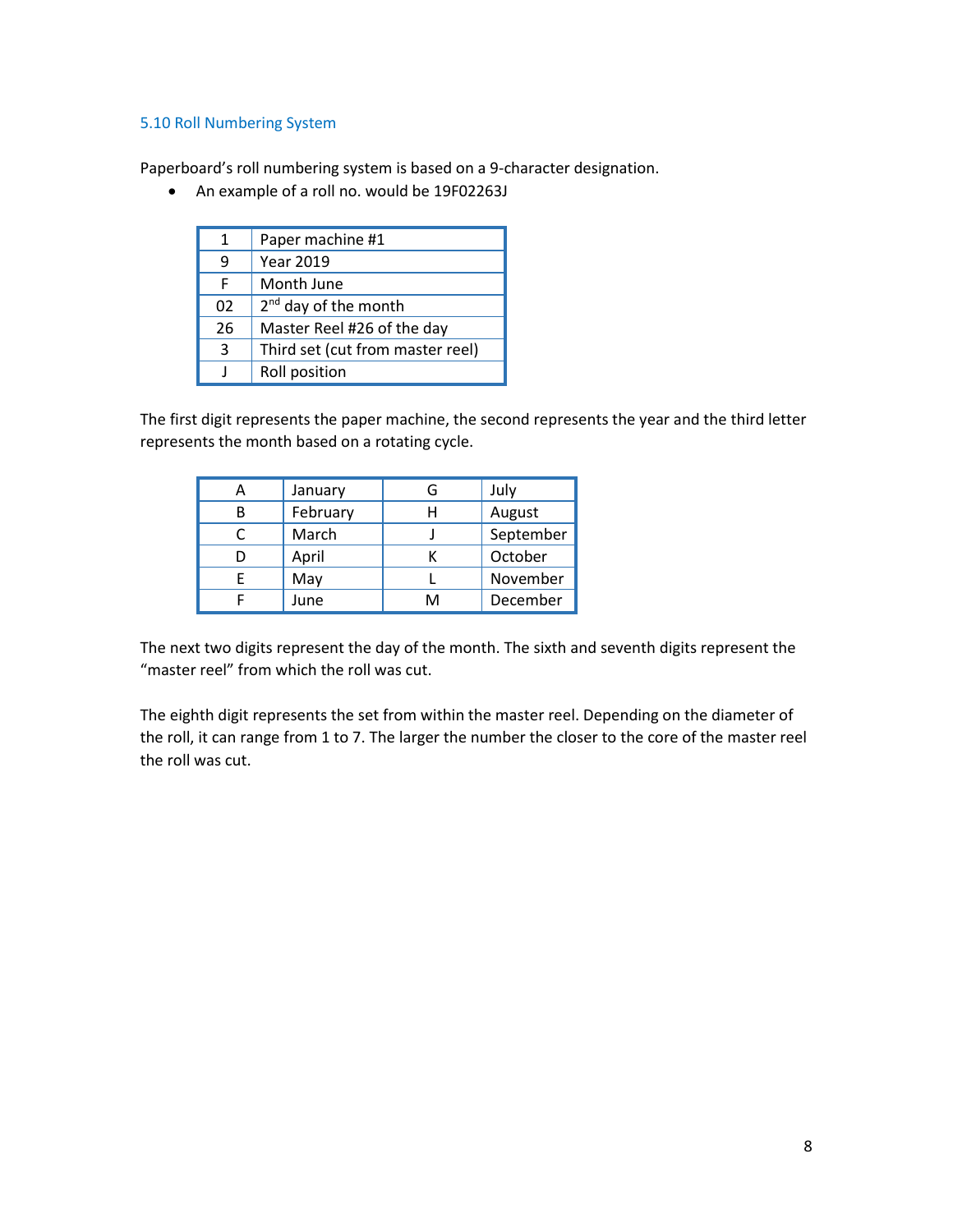The final letter refers to the position across the machine with "A" being the front side of the machine and "S" being the back side. The letters "I" and "O" are not used.

- **# Rolls/Set Identification** 2  $|A$  S  $3 \mid A$  J S  $\begin{array}{c|c}\n 4 & | & AB\n \end{array}$  RS  $5$   $AB$  J RS  $6$   $AB$  C  $QR$  S 7 | A B C G N G N Q R S 8 | A B C D P Q R S 9 A B CD J P Q R S 10 | A B C D E N P Q R S 11 | A B C D E J N P Q R S 12 A B C D E F M N P Q R S
- Example of roll position

# 5.11 Skid Packaging

- Making size sheets are packaged on 2-way entry skids constructed from new wood.
- Minimum clearance is 29" (73.65 cm) between runners. Smaller clearance available upon request.
- Stock sheet sizes (19" x 25" and 20" x 26") or (48.26 cm x 63.5 cm and 50.8 cm x 66.03 cm) are packaged 2 tiers on one base.
- Other stock sheet sizes are packaged on press ready skids (1 tier of 40" (101.59 cm) max of paper on one base of 5" (12.7 cm) max).
- Make size sheets are packaged on skids. In cases where sheets are packaged on 2 bases, the bases will be tied together with tie boards.
- Digital sheet sizes are packaged as multi-tiers on 2-way entry skids.
- It is recommended that the height of a skid from the floor does not exceed 54" (137.15 cm), therefore, a maximum of 48" (121.87 cm) of paper is advised.
- To calculate the height of a skid: Caliper / 1000 X # sheets. For example: 10 / 1000 X 4000 = 40" of paperboard + 1" (2.54 cm) wood top + 5" (12.7 cm) wood base = 46" (116.83 cm) total height of packaged skid.
- The maximum weight for a finished skid should not exceed 2,500 lb (1,134 kg).

# 5.12 Sheet Carton Packaging

- Cartons are packaged on 4-way entry pallets constructed from new wood.
- Pallets containing 11 cartons are packaged 1 tier on one base.
- Pallets containing 14 cartons are packaged 2 tiers on one base.
- Pallets containing digital size cartons are packaged as multi-tiers on one base.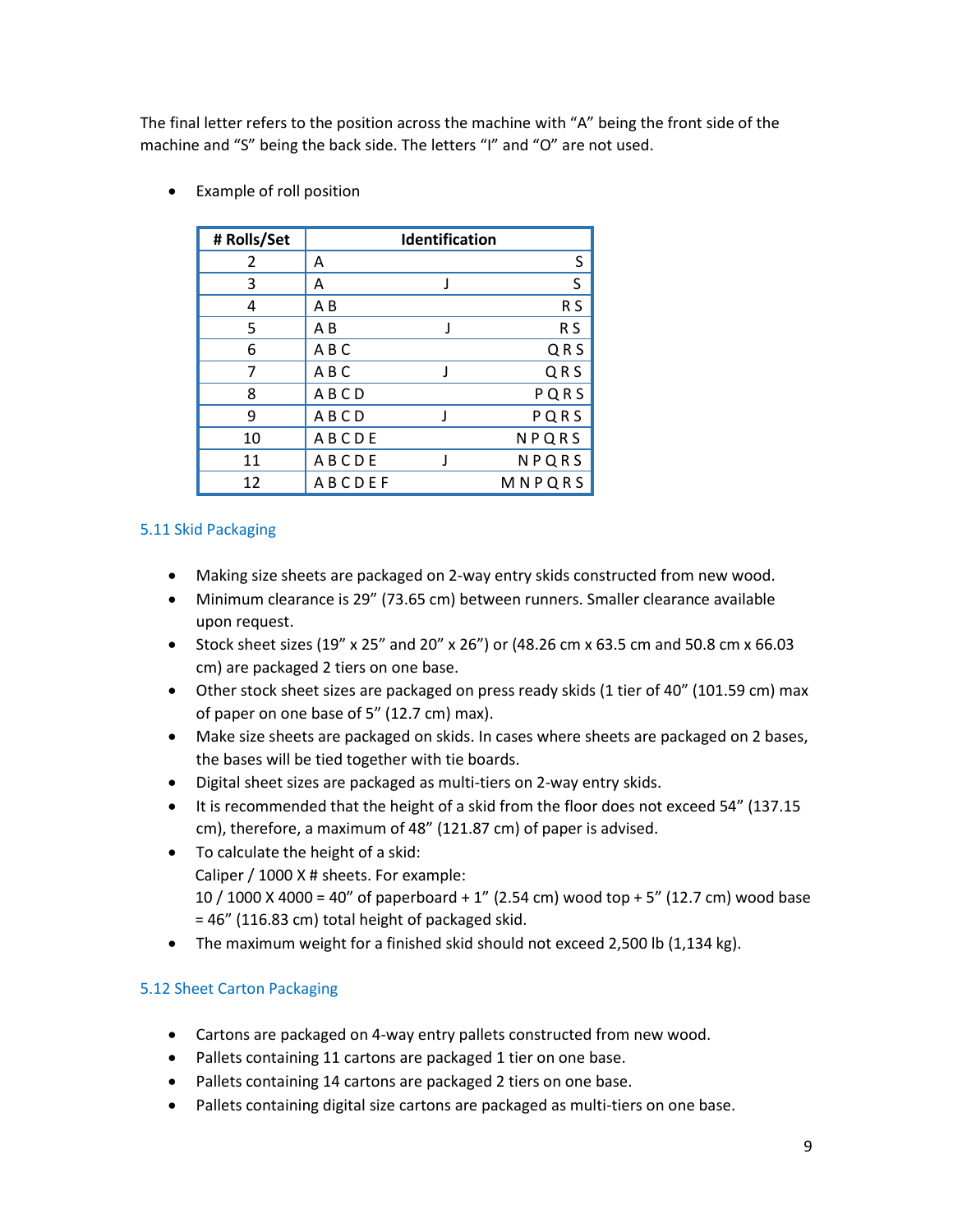# 5.13 Skid and Pallet Labelling

The following information is detailed on the label:

- Customer Order Number (Make orders only)
- Customer Name (Make orders only)
- Mill Order Number
- Consignee Name (Make orders only)
- Grade Description
- Stencil Markings (Make orders only)
- Caliper
- Basis Weight
- "M" Weight
- Sheet Size
- Number of Sheets
- Gross Weight
- Net Weight (nominal)
- Roll Number(s)
- Date sheeted
- Skid Number
- Stock Number

## Example of skid label

|                                                                                                                                                                                                                                                                                                           | kallima                                                                       |                                                                        |                                                                        |                                                                     |
|-----------------------------------------------------------------------------------------------------------------------------------------------------------------------------------------------------------------------------------------------------------------------------------------------------------|-------------------------------------------------------------------------------|------------------------------------------------------------------------|------------------------------------------------------------------------|---------------------------------------------------------------------|
| CUSTOMER NAME / NOM DU CLIENT / NOMBRE DEL CLIENTE                                                                                                                                                                                                                                                        | CUSTOMER ORDER NUMBER / COMMANDE DU<br>CLIENT / NÚMERO DE PERDIDO DEL CLIENTE | JOB NUMBER / NUMERO DE TRAVAIL / NÚMERO<br>DE TRABAJO<br>MCC004 39     | CONSIGNATARIO                                                          | CONSIGNEE NAME / NOM DU CONSIGNATAIRE / NOMBRE DEL                  |
| GRADE / DESCRIPTION / CALIDAD<br><b>KALLIMA CC C1S</b><br>FSC                                                                                                                                                                                                                                             | CALIPER / ÉPAISSEUR / ESPESOR<br>8 <sub>PT</sub>                              | BASIS WEIGHT / GRAMMAGE /<br>PESO DE LA RESMA DE PAPEL<br>34.4 Ibs/MSF | «M» WEIGHT / POIDS <m>/&gt;<m>/<br/>PESO «M»<br/>113</m></m>           | NET WEIGHT / POIDS NET / PESO NETO<br>$1,356$ bs                    |
| STENCIL MARKINGS / MARQUES DE POCHOIR / MARCAS DE TROQUEL                                                                                                                                                                                                                                                 | SHEET SIZE / DIMENSION / TAMANO<br>19 X 25                                    | in.                                                                    | NUMBER OF SHEETS / NOMBRE DE<br>FEUILLES / NÚMERO DE HOJAS<br>12,000   | GROSS WEIGHT / POIDS BRUT / PESO DE<br><b>LA RESIAA</b><br>1,396 bs |
| SKID NUMBER / NUMÉRO DE PLATEAU / NÚMERO TRONCOS<br><u>C8C14675</u>                                                                                                                                                                                                                                       | ROLL NUMBER / NUMÉRO DE ROULEAU / NÚMERO DE<br><b>ROLLO</b>                   |                                                                        | STOCK NUMBER / NUMÉRO D'INVENTAIRE / NÚMERO DE INVENTAIRO<br>C1081925L | DATE / FECHA                                                        |
| MIX<br>kallimapaper.com<br>Paper from responsible sources<br>Matériaux innovants<br>Pagier issu de sources responsables<br>Papel procedente de Rentes responsables<br>AVONIER<br><b>FSC</b><br>FSC* 0017431<br>WAAT NE<br><b>Advanced Materials.</b><br>MADE IN CANADA FABRIQUÉ AU CANADA HECHO EN CANADA |                                                                               |                                                                        |                                                                        |                                                                     |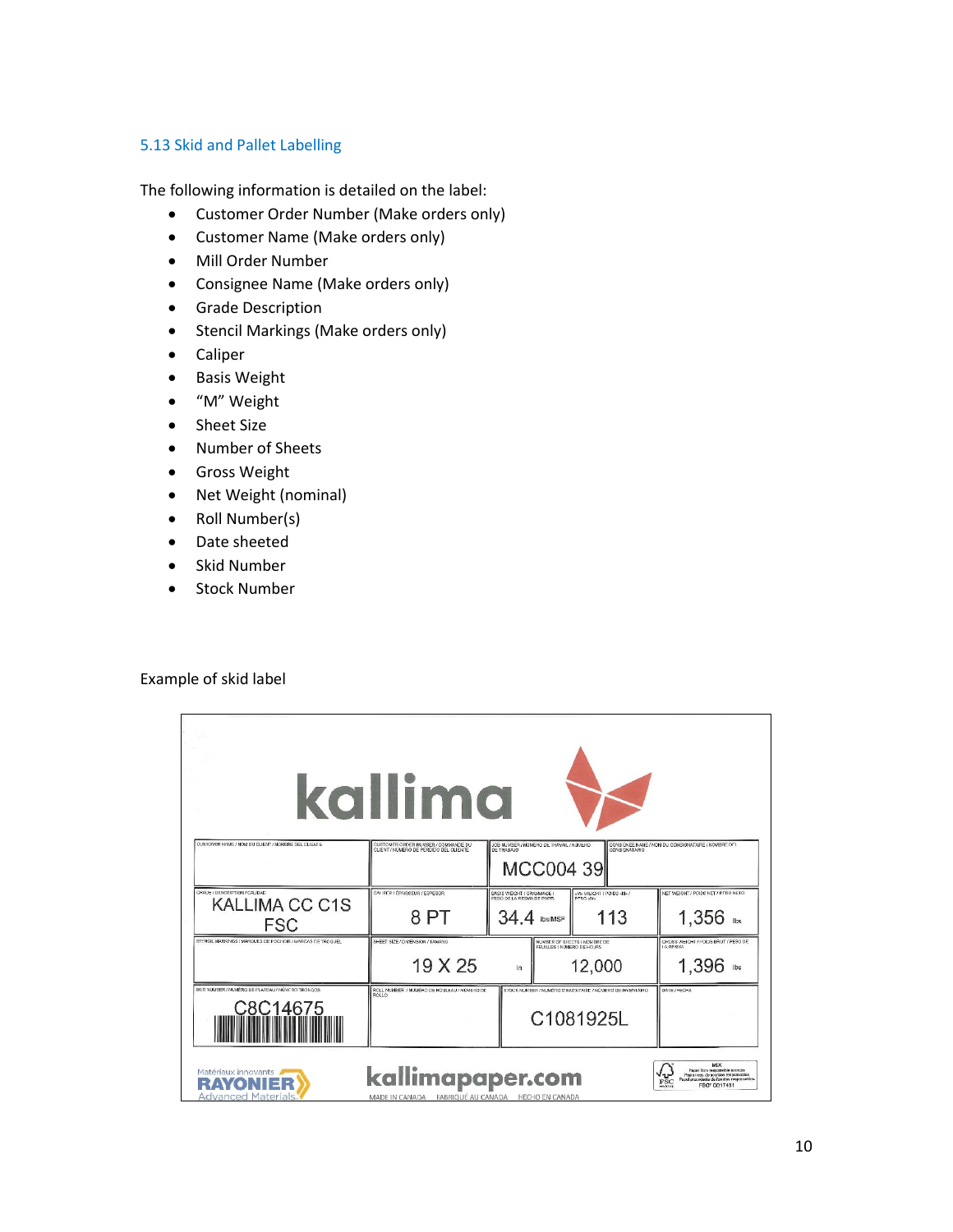# 5.14 Carton Label

The following information is detailed on the label:

- Grade Description
- Stock Number
- Caliper
- Sheet Size
- "M" Weight
- Number of Sheets
- Roll Number(s)
- Bar Code



# **Section 6 – General Terms and Conditions of Sale**

Each order acknowledgement and each invoice are subject to the following general terms and conditions of sale ("Terms and Conditions"). All prices and terms are in accordance with the current sale practices of Rayonier A.M. Canada G.P., a general partnership, and hereinafter referred to as the "Seller", and are subject to change without notice. The Buyer shall be identified as the recipient of the Seller's order acknowledgement (hereinafter "Buyer").

# 6.1 Acceptance of Order

Orders and quotations are subject to acceptance by the Seller. The Seller assumes no responsibility for orders that are not accepted and acknowledged in writing. All verbal orders must be confirmed during normal working hours by written purchase order sent via fax or email to Rayonier A.M. Canada G.P. – Paperboard's Inside Sales Department prior to production and remain subject to acceptance and acknowledgement in writing by the Seller.

No modification or addition to the Terms and Conditions shall be effected by the acknowledgment or acceptance by Seller of any purchase order, acknowledgment, release or other forms submitted by the Buyer containing other or different terms or conditions inconsistent with or in addition to those set forth in these Terms and Conditions and any such other, inconsistent or different terms or conditions will be void and of no effect. THE SELLER HEREBY OBJECTS TO AND EXPRESSLY REJECTS ANY SUCH ADDITIONAL OR INCONSISTENT TERMS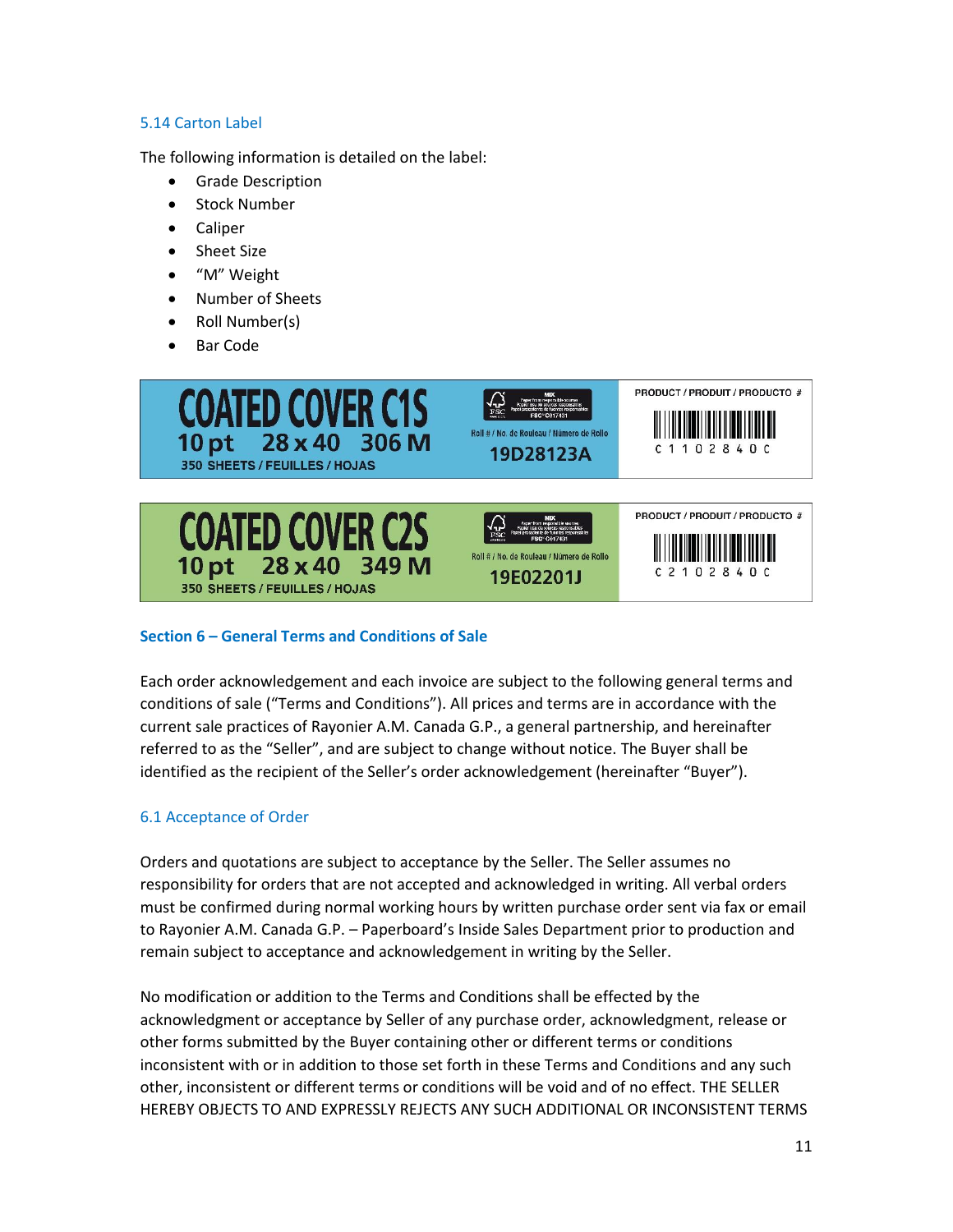AND CONDITIONS. It is the Buyer's responsibility to review the Seller's order acknowledgement upon receipt and report any discrepancies in writing to the Seller prior to manufacture (within 24 hours of receipt).

The selection of the proper grade to meet end-use requirements is the responsibility of the Buyer. The Seller assumes no obligation or liability for damages, liability, cost and expenses arising out of or related to such end-use requirements.

The manufacturing of non-standard grades/calipers is subject to accumulation. Accordingly, should all orders for the given grade/caliper not meet the tonnage threshold for manufacturing of non-standard order acknowledgement for non-standard grades/calipers, these orders will remain unaccepted and non binding on the Seller until such time they are accepted, which acceptance may occur and notification given when a production run is scheduled, at which time the delivery date will be confirmed.

# 6.2 Delivery

Unless specific instructions to the contrary are supplied by the Buyer, all packaging and methods and routes of shipment will be selected by the Seller. Seller reserves the right to ship the goods in any order and to make partial shipments. The Seller shall use reasonable efforts to meet requested delivery dates and shall not be liable for delivery that is delayed by up to six (6) days. In any event, Seller shall not be liable for late deliveries occurring because of failure of the designated carrier to pick up, transport and deliver on time. All shipping dates are approximate only.

The Seller may, without incurring liability to the Buyer, comply with any federal, provincial, state or municipal statutes, laws or ordinances and any regulations, allocations, rulings, orders, demands, requisitions, priorities or policies of governmental authority, agency or agent notwithstanding that total or partial disability to make delivery in accordance with provisions of the agreement to sell may arise from such compliance.

# 6.3 Terms and Conditions of Sale

6.3.1 This instrument supersedes all previous communications suggesting additional or different terms. It represents the final understandings of the parties and may be amended or cancelled only by written agreement of both parties. Acceptance is conditional on these Terms and Conditions and no order shall have any force or effect until acknowledged in writing by the Seller. No terms of any order shall be effective to alter or add to these conditions of sale, and the Buyer's receipt of any portion of the goods shall constitute acceptance of all terms and conditions of sale unless the Buyer immediately rejects all such goods.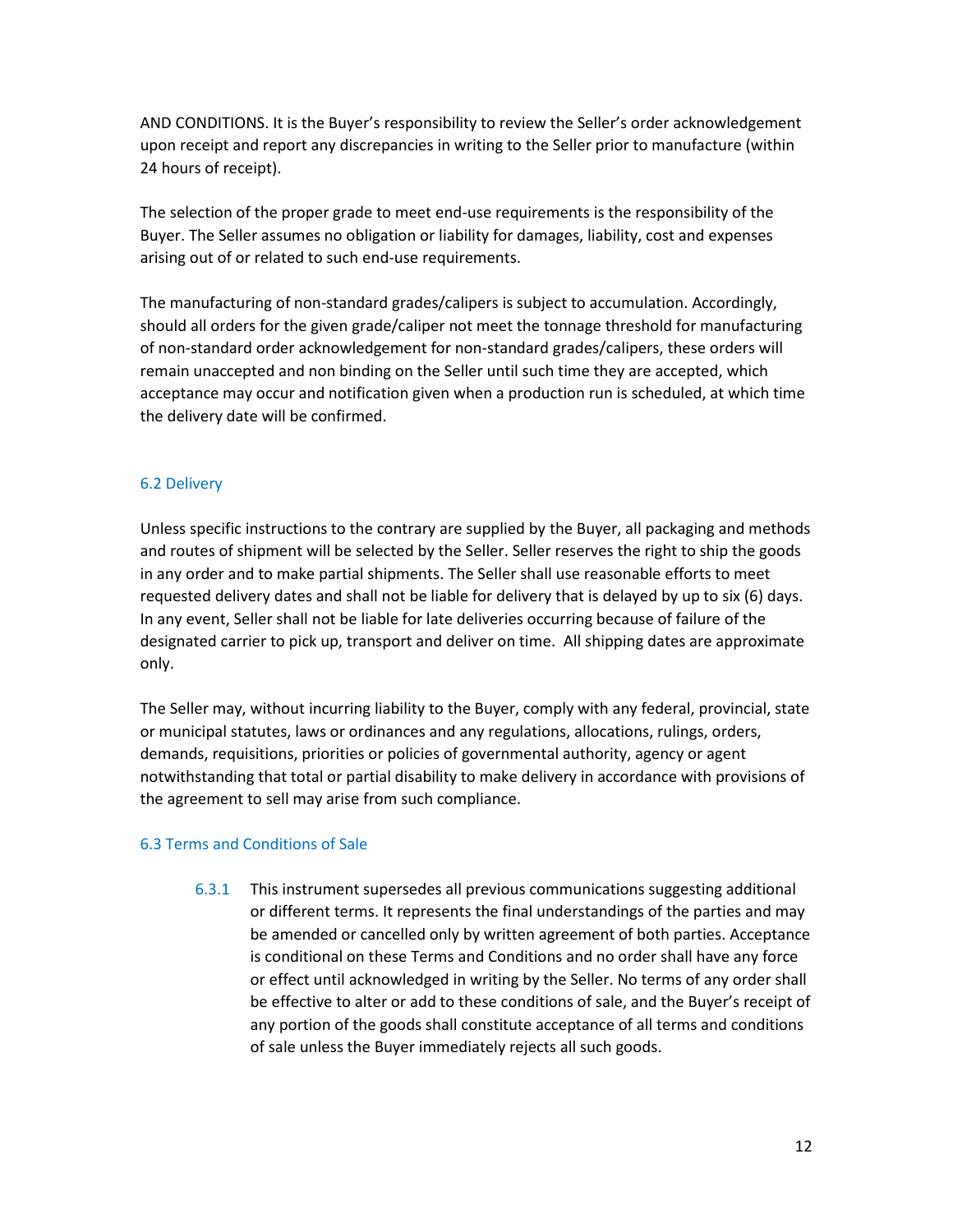- 6.3.2 Prices may be increased from time to time to reflect increases in Seller's cost of doing business resulting from laws or regulations or to reflect increases in freight rates, charges, classifications or other manufacturing costs.
- 6.3.3 The title to and ownership rights of all goods shall remain with the Seller at the Buyer's risk until amounts due to the Seller from the Buyer or to any assignee of the payments to be made are paid in full at which time all ownership rights and absolute title shall pass to the Buyer. The Buyer agrees to be liable, after delivery pursuant to the order confirmation, for all loss or damage to the goods, however caused.
- 6.3.4 All risks of loss or damage to goods shipped hereunder shall pass to the Buyer upon delivery thereof to the Buyer, his designated agent, or to a carrier and consigned to the Buyer or his order, whichever occurs first, from the very moment when the said goods leave the Seller's site. Standard freight terms are CPT (Carriage Paid to Destination) with freight allowance limited to a maximum of US \$60/st plus any other surcharges, in addition to any stop-off charges incurred.
- 6.3.5 Based on industry tolerances, order line items\* are subject to overruns and underruns:
	- Up to 4,999 lb (2,268 kg) will be subject to a variance of +/-20% or 1 unit (roll/skid/etc.)
	- 5,000 lb. to 9,999 lb (2,269 kg to 4,536 kg) will be subject to a variance of +/-10%.
	- $\bullet$  10,000 lb. to 39,999 lb (4,537 kg to 18,148 kg) will be subject to a variance of +/-5%.
	- 40,000 lb (18,149 kg) and up will be subject to a variance of  $+/-3\%$ .

Unless otherwise specified, caliper and basis weight are subject to industry tolerance +/-5%. Variations in color of material supplied by the Seller shall be governed by standard rules of paper mills furnishing materials. Shades and colors will be duplicated as nearly as possible, but exact duplication is not warranted.

\*Order line item = 1 grade, 1 caliper, 1 size, 1 packaging style

6.3.6 The Seller expressly warrants that:

a. It will convey good title to the goods, free of all liens except only those arising from this transaction or other conduct of the Buyer.

b. The goods will conform to the description and specifications incorporated herein within the guidelines established herein.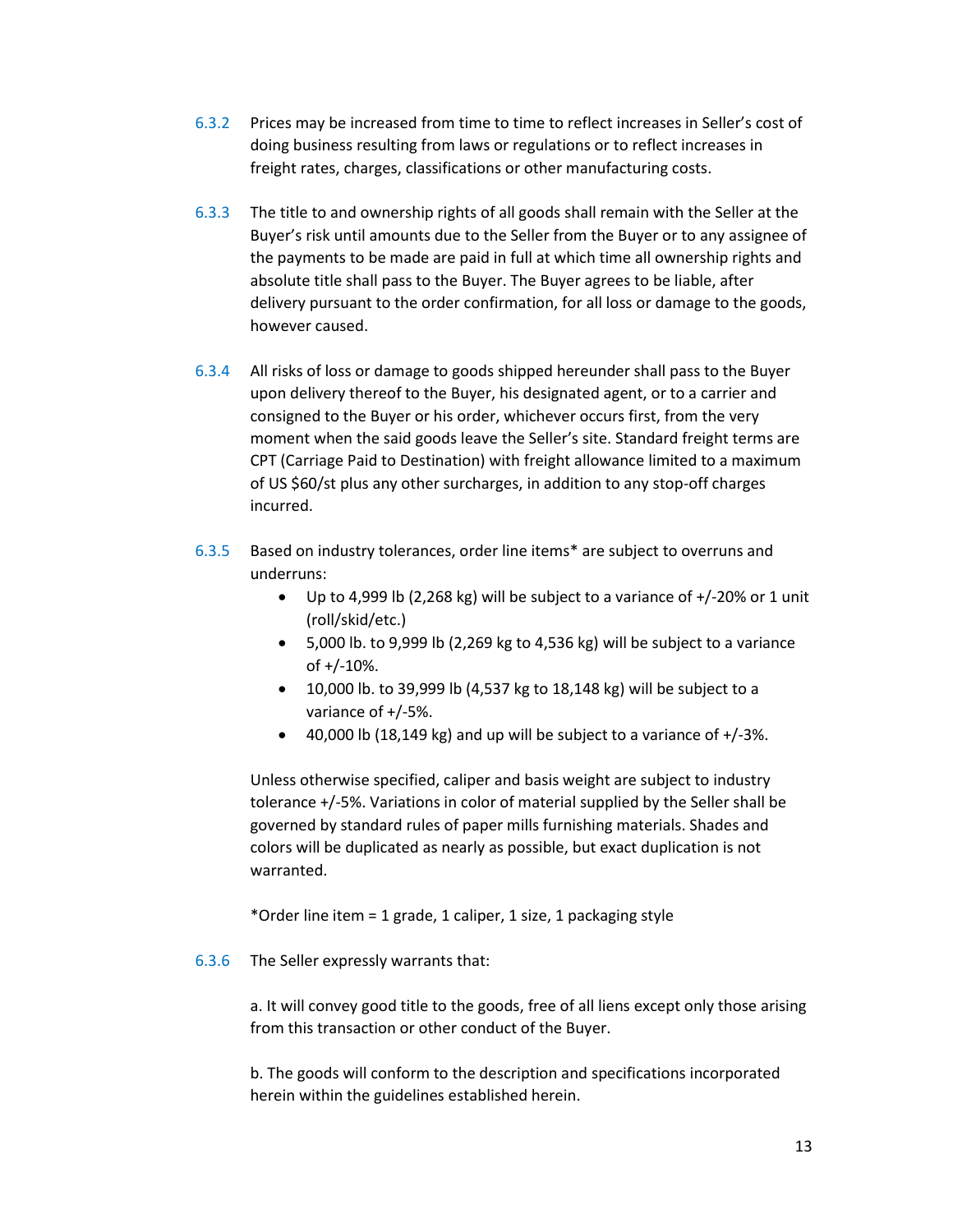**THIS IS THE SELLER'S SOLE WARRANTY. THE SELLER MAKES NO OTHER WARRANTY OF ANY KIND WHATSOVER, EXPRESS OR IMPLIED. ALL IMPLIED WARRANTIES OF MERCHANTABILITY AND/OR FITNESS FOR A PARTICULAR PURPOSE ARE HEREBY DISCLAIMED BY THE SELLER AND EXCLUDED.**

6.3.7 No claim shall be allowable after the goods have been processed in any manner, and claims on account of defect in quality, or loss of, damage to, or shortage in quantity of, the goods shall be deemed to be waived by Buyer unless (i) made in writing and sent within thirty (30) days from the date of receipt at destination, and (ii) Seller shall have been given a period of thirty (30) days following receipt of such notice from Buyer to inspect and investigate such goods. Buyer shall follow and abide by the **Claims Handling Policies and Guidelines** and the **Transport Damage Claims** provided respectively in Sections 9 and 10 below, as applicable. No action, regardless of form, arising out of the sale or delivery of goods hereunder, may be commenced more than one (1) year after the cause of action has occurred.

In keeping with the course of performance and dealing, usage of the trade, and the accepted practice of the Seller, if a claim is made with respect to the quality of the goods delivered, the Seller may, at its option, replace the faulty goods at its own expense or grant to the Buyer a rebate on the invoiced price, but is not otherwise liable to pay compensation of damages of any kind because of the defect. Notwithstanding anything to the contrary herein, Buyer's exclusive remedy and Seller's total liability whether in contract, tort, civil liability, strict liability or otherwise for any claim arising under this Agreement shall in no event exceed the amount of Seller's invoice for the goods that is the subject of the claim or, if the claim does not relate to specific goods shipment, the amount of the average of the last three (3) Seller's invoices. If any shipment of goods delivered hereunder is the subject of a claim by the Buyer, the Buyer shall nevertheless properly store and insure the same against all casualties pending disposition of such claim.

**EXCEPT FOR THE 2-HOUR LIMIT AND CUSTOMER LIABILITY PROVIDED IN SECTION 9.3 BELOW,** IN NO EVENT SHALL THE SELLER BE LIABLE TO THE BUYER FOR SPECIAL, INDIRECT, CONSEQUENTIAL OR PUNITIVE DAMAGES (INCLUDING LOSS OF BUSINESS OR PROFIT) ARISING IN CONNECTION WITH THE GOODS SOLD HEREUNDER EVEN IF THE SELLER HAS BEEN ADVISED OR HAS NOTICE OF THE POSSIBILITY OF SUCH DAMAGE.

6.3.8 Each shipment of goods shall constitute a separate and distinct sale, and any default by the Buyer in ordering, accepting or paying for any shipment shall not affect the Seller's right to insist upon full performance of the Buyer's obligations hereunder and to stop shipments until all such defaults are made good. The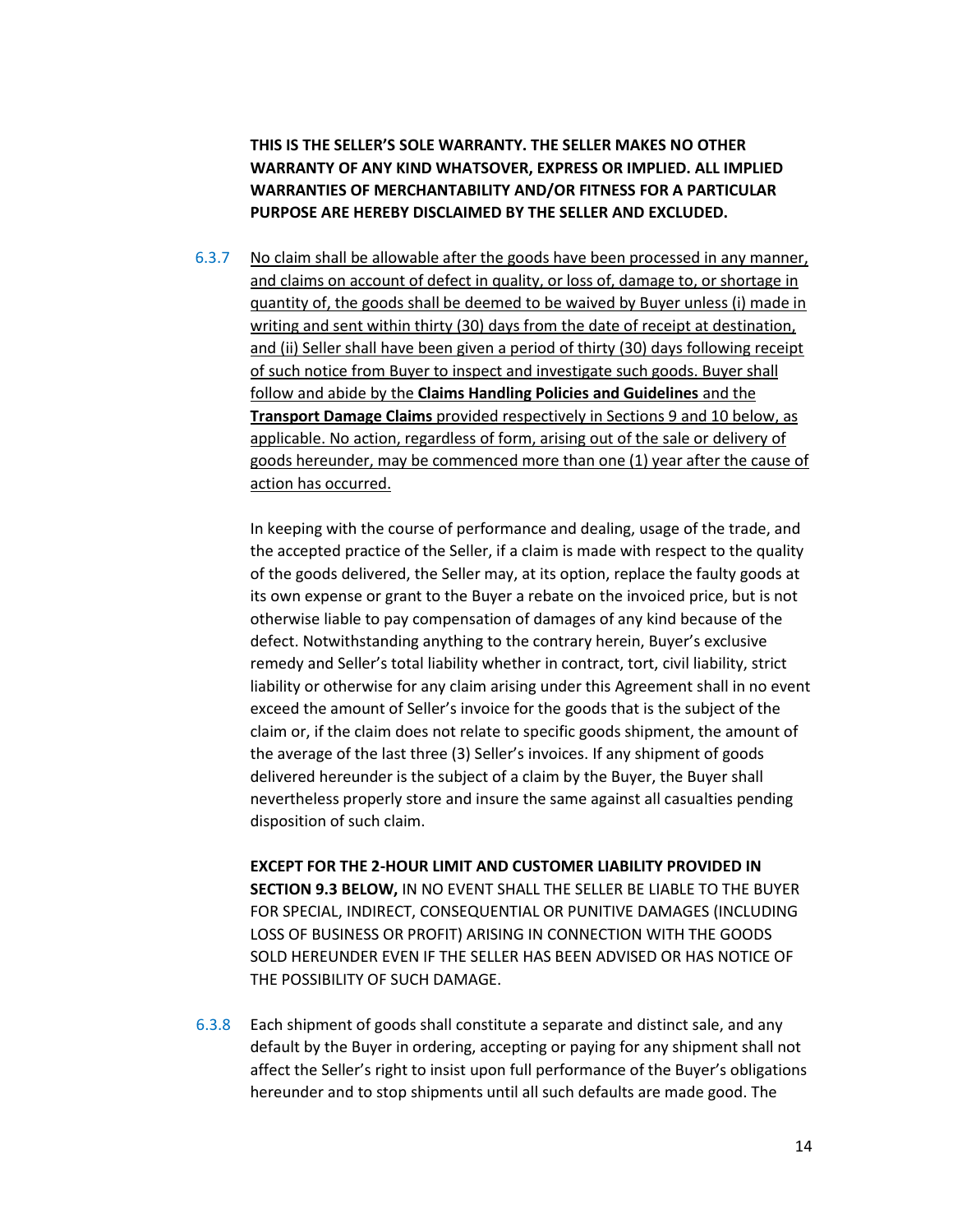Seller may, at its option, treat such defaults as a final refusal of the Buyer to accept further shipments.

- 6.3.9 In the event the goods are manufactured and/or printed in accordance with specifications provided by the Buyer, the Buyer agrees to indemnify the Seller against all claims, losses, liabilities, and damages, to defend the Seller against claims and legal actions, and to pay all claims, judgements, awards, costs, expenses, including attorneys' fees, which the Seller may incur or become liable to pay arising out of any claim of patent, trademark or copyright infringement, as well as any claim of non-compliance with packaging or labelling laws or regulations, notwithstanding that the Seller may have been consulted as to or have performed art or design work or other services in connection with this transaction.
- 6.3.10 The Seller shall not be liable for any delay or failure of performance hereunder due, to any contingency beyond its reasonable control, including an act of God, war, terrorist activity, mobilization, insurrection, rebellion, civil commotion, riot, act of an extremist or public enemy, sabotage, labor dispute, lockout, strike, explosion, fire, flood, storm, accident, drought, equipment failure, power failure, inability to obtain suitable or sufficient labor or material, delay of carrier, embargo, law, ordinance, rule or regulation, whether valid or invalid, including but not limited to priority, requisition, allocation or price control, or other cause beyond its reasonable control. Similarly, the Buyer shall not be liable for failure to take delivery of goods for any of the above causes beyond the Buyer's control if it renders it impossible for the Buyer to receive or use the goods. When only a part of the Seller's or the Buyer's capacity to perform is excused under this paragraph, the Seller or the Buyer must allocate production, deliveries, or receipt of deliveries among various customers or suppliers then under contract for similar goods during the period when the Buyer or the Seller is unable to perform. The allocation must be affected in a commercially fair and equitable manner. When either the Seller or the Buyer claims an excuse for nonperformance under this paragraph, it must give notice in writing to the other party and indicate the nature and expected duration of the force majeure event. When an allocation has been made, notice of the estimated quota made available for the Buyer or the Seller must be given. The Seller shall not be obligated to sell, nor shall the Buyer be obligated to purchase, at a later date, that portion of the goods which the Seller is unable to deliver, or the Buyer is unable to receive or use because of any of the aforementioned causes beyond the control of the parties. No goods are to be tendered by the Seller after the expiration of the time specified herein without the consent of the Buyer. Notwithstanding the above, goods purchased hereunder which are either completed or in process at the time of notice must be accepted by the Buyer. A force majeure event does not relieve a party from liability for an obligation which arose before the occurrence of that event, nor does that event affect the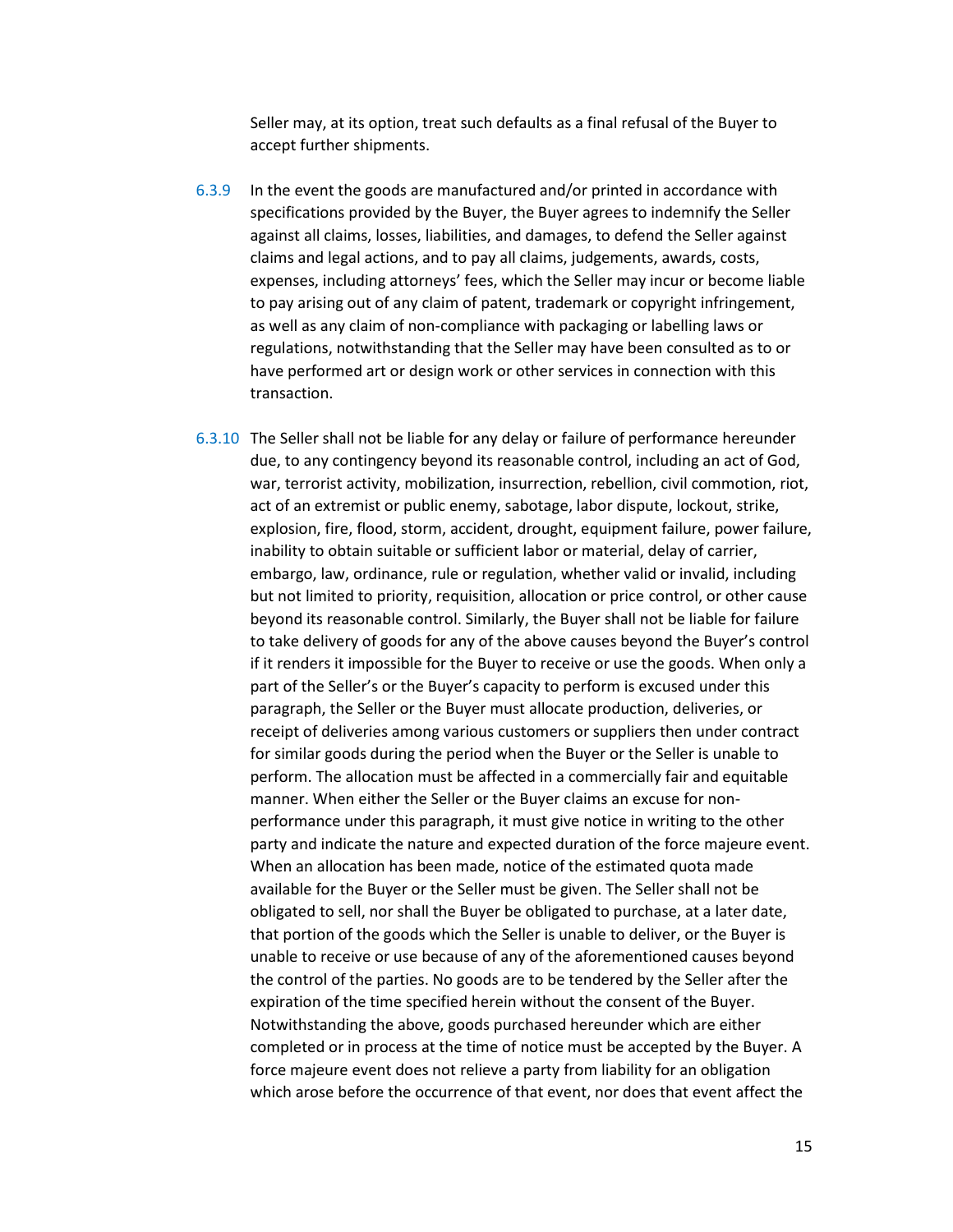obligation to pay money in a timely manner which matured prior to the occurrence of that event.

Delays in securing the Buyer's approval of necessary specifications may, at the option of the Seller, extend the date of delivery.

- 6.3.11 When goods are to be exported, the Buyer shall furnish with each order all Consular and Customs declarations and licenses and shall accept all responsibility for penalties resulting from errors or omissions thereon.
- 6.3.12 After ninety (90) days from the ready date of goods sold hereunder, in the absence of agreed shipping dates, the Seller shall have the right to invoice the Buyer for such goods and shall also have the option of either shipping such goods to the Buyer or invoicing the Buyer for the storage charges at the rate of one and one-half percent (1.5%) per month of the selling price of such goods held in inventory.
- 6.3.13 Should litigation be commenced by the Seller to recover the purchase price of the goods sold hereunder, the Buyer agrees to pay to the Seller all costs of collection and litigation incurred by the Seller, including reasonable attorneys' fees and expenses, for the services of counsel to collect payment for said goods. In addition, in any dispute of any kind in which the Seller is required to initiate litigation, or to defend litigation, the Seller will be entitled to recover all attorneys' fees and expenses.
- 6.3.14 Any assignment by the Buyer of this Agreement or any right hereunder or any cause of action arising hereunder without prior written consent of the Seller shall be void. If majority ownership or control of the Buyer, or the mill to which goods are delivered under this Agreement, is transferred to interests other than those presently possessing ownership or control, the Seller shall have the option of cancelling this Agreement and requiring immediate payment of the invoices for all goods previously shipped and unpaid. Seller may assign any and all of its rights and obligations hereunder without consent.
- 6.3.15 Any notice, request or communication hereunder shall, except where otherwise explicitly provided, be in writing and may be given by either party to the other by fax or email at the address written in the order confirmation or to such other address as may be substituted by written notice from either party to the other. Notices so given shall be deemed for all purposes hereof to have been reviewed by the party to whom addressed within two (2) days after the receipt thereof.
- 6.3.16 If any clause, phrase or provision of these Terms and Conditions is held by a court of competent jurisdiction to be illegal, void or unenforceable in any jurisdiction, such provision shall be of no force and effect as to that jurisdiction,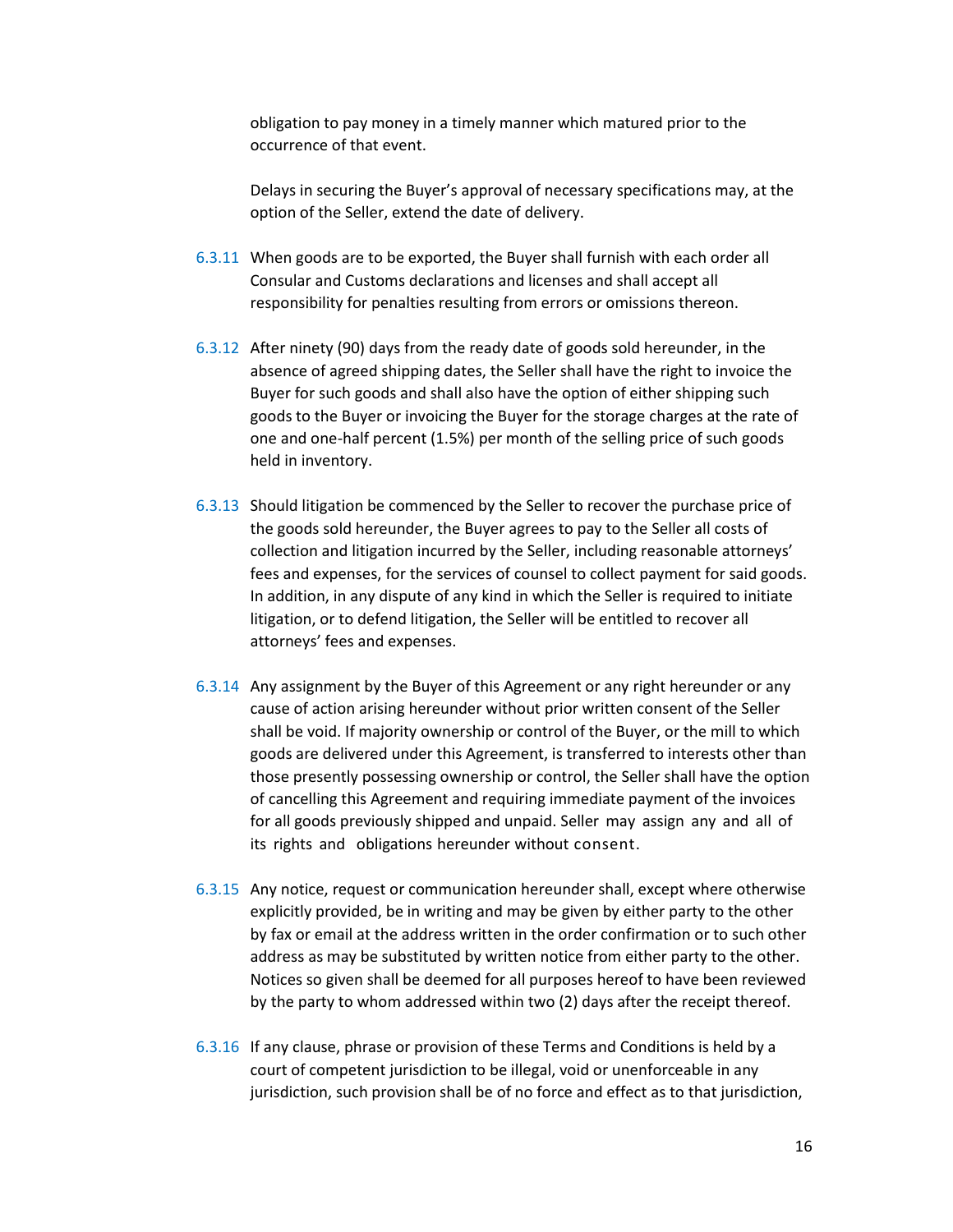but the illegality or unenforceability of such provision shall have no effect upon and shall not impair the enforceability of any other provision of this Agreement, which shall remain in full force and effect.

- 6.3.17 No waiver of any of the provisions of this Agreement shall be deemed to constitute a waiver of any other provisions (whether or not similar) nor shall such waiver constitute a continuing waiver unless otherwise expressly provided in a writing duly executed by the Party to be bound thereby.
- 6.3.18 Venue; Governing Law: All disputes and matters arising under, in connection with, or incidental to this Agreement shall be litigated, if at all, in and before the courts of the judicial district of Montreal to the exclusion of other courts or venues. The Parties expressly consent to the exclusive jurisdiction of this court and agree that this venue is convenient and not to seek a change of venue or to dismiss the action on the grounds of forum non conveniens. This agreement shall be governed by and interpreted and construed in accordance with the laws of the province of Quebec and the laws of Canada applicable therein without regard to its conflict of laws provision. THE UNITED NATIONS CONVENTION ON CONTRACTS FOR THE INTERNATIONAL SALE OF GOODS IS EXCLUDED AND SHALL NOT APPLY TO THIS AGREEMENT.

#### **6.4 General Terms of Payment**

Unless otherwise indicated, the Seller's general terms of payment are 1% 10, net 30 days from date of invoice, on the amount invoiced after deduction of freight allowance. To be eligible for the discount, the Seller must receive payment no later than the 10<sup>th</sup> day after the invoice date.

#### **6.5 Default**

If the Buyer is in default of payment, the Seller has the right to immediately withhold deliveries until payment is made, cancel any outstanding purchase orders and terminate the master agreement with effect fourteen (14) days after giving notice, if the payment has then still not reached the Seller. In addition, the Seller shall be entitled to interest on each sum defaulted on at the rate of five percent (5%) above the official discount rate or the official minimum lending rate as appropriate to the country of the Buyer. When the price is payable in a currency other than that of the Seller's country, the Seller is also entitled to compensation if the rate of exchange is less favourable to him on the day of delayed payment than it was on the last day when payment was due. In the case of the instalment agreements such cancellation applies to the balance of the agreement including, as the Seller so elects, the shipment for which the Buyer is in default of payment.

Should the Buyer become insolvent or go into liquidation or have a receiver appointed or otherwise be found by Seller to be in such financial position that it may reasonably be assumed that Buyer will not be able to fulfill his obligations, the Seller shall have the right to suspend credit, cancel any unfilled orders and/or decline to make further deliveries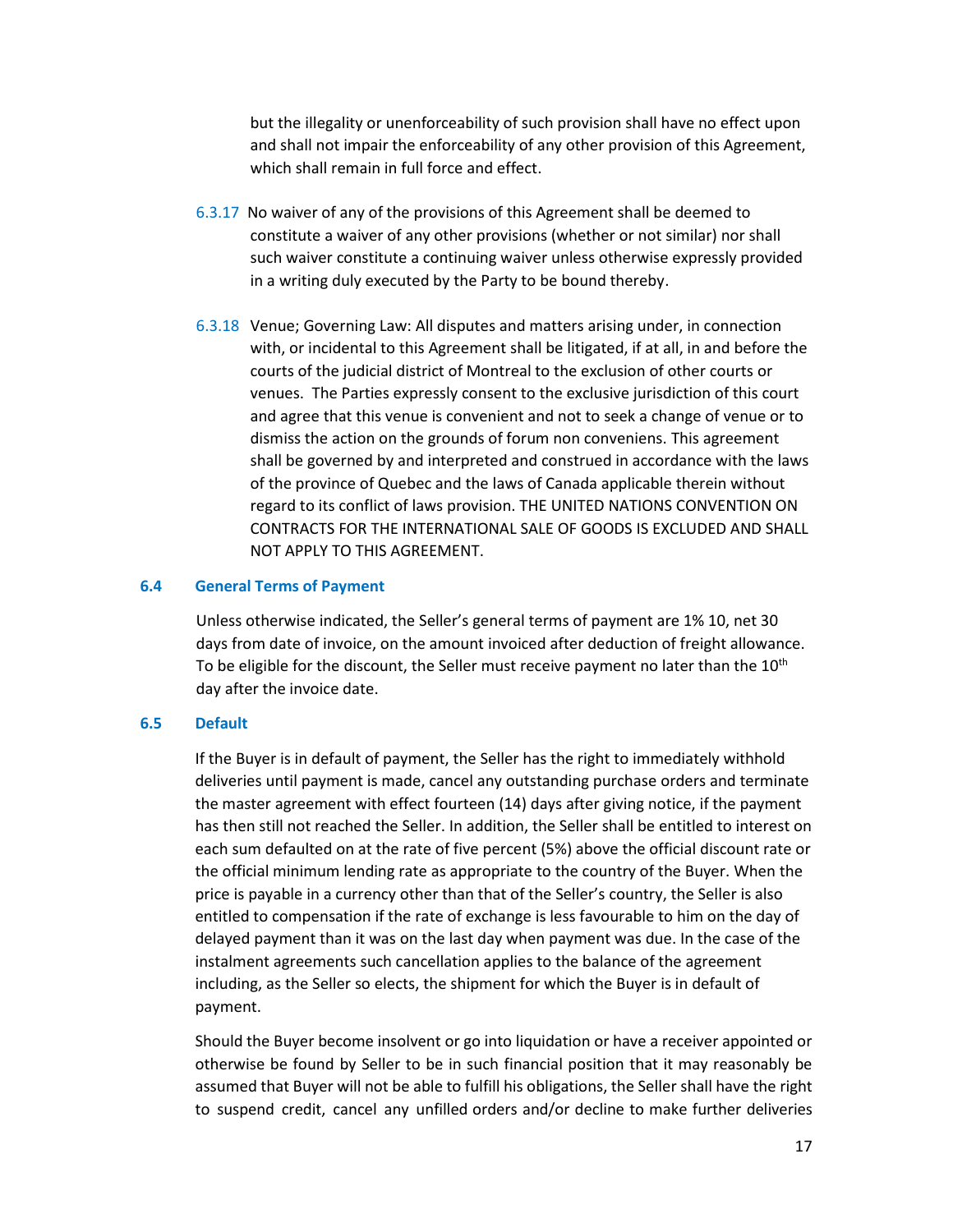except upon receipt, before shipment, of payment in cash or satisfactory security for such payment, and require immediate payment of the price of all goods previously shipped, and unpaid, whether due or not, in addition to Seller's other rights at law or hereunder.

## **6.6 Pricing Policy**

All orders are subject to credit review at any time prior to shipment. Any credit extended to the Buyer hereunder shall be subject to the Seller's normal credit standards and approval procedures in effect from time to time, and upon request the Buyer shall provide the Seller with enough information for the Seller to evaluate the Buyer's financial condition.

Prices and upcharges are subject to change without notice.

All orders are subject to invoicing at the price prevailing at the time of shipment plus any applicable upcharges.

Selling prices for orders are generally as follows: \$/cwt, \$/msf, \$/ton, \$/100m<sup>2</sup>. Standard freight terms are: CPT (Carriage Paid to Destination) with freight allowance limited to a maximum of US \$60/st.

All orders received after a price increase announcement date but shipped before the effective date of a price increase, will be invoiced at the old price. This is conditional to the Seller being physically able to accept the orders for manufacture and shipment prior to the effective date of a price increase. Orders that cannot be accepted for shipment prior to the effective date of a price increase will be subject to the new price. This policy applies to all new orders and outstanding quotations made prior to the announcement of a price increase. Quotations (price and delivery) are valid for twenty-four (24) hours.

In addition to the price for the goods, the Buyer shall pay to the Seller an amount equal to all taxes and other charges imposed by any government agency or authority, whether by present or future enactment, upon the manufacture, sale, shipment, delivery or use of the goods sold hereunder, which amounts shall be paid at the same time as the invoice for the goods concerned is payable.

Payment terms may be changed at any time with or without prior notice and are those in effect at time of shipment. Any invoice not paid when due shall be subject to a late charge of two percent (2%) per month or portion thereof.

## **6.7 Invoice Weight**

Rolls are billed at net weight. Sheets are billed at nominal basis weight based on actual sheet size and sheet count.

## **6.8 Remittance Information**

Refer to the "Remit to" section of the Rayonier A.M. Canada G.P. invoices.

For information regarding Electronic ACH payment, Fedwire or Wire Transfer, contact your Inside Sales Representative.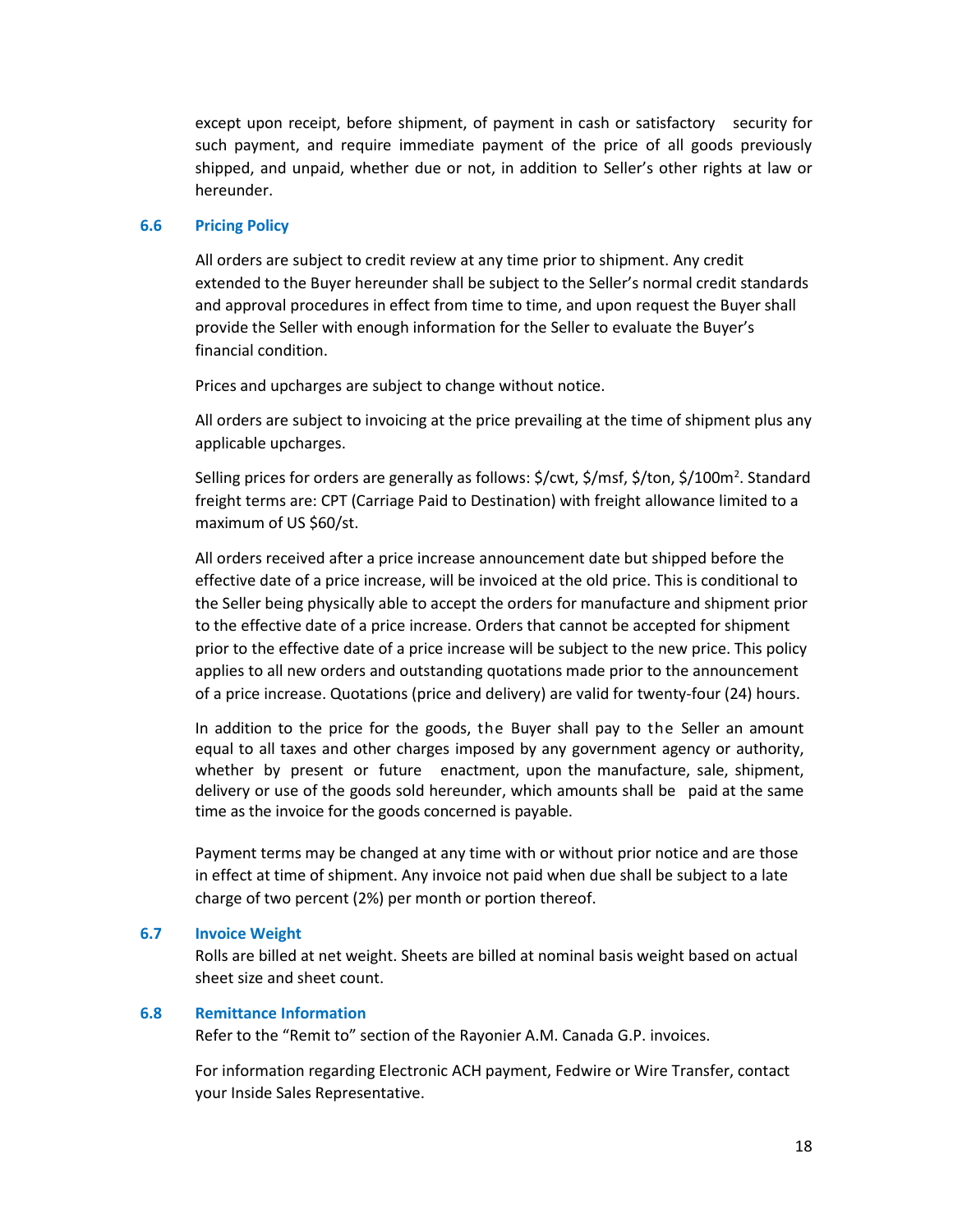#### **Section 7 – INQUIRY, ORDER AND CLAIM PROCEDURES**

All inquiries and purchase orders should be addressed to:

**Rayonier A.M. Canada G.P**. 4 Place Ville-Marie, Suite 100 Montreal, Québec, Canada H3B 2E7 Tel: 800-411-7011 Fax: 514-871-9125 [www.kallimapaper.com](http://www.kallimapaper.com/)

## **7.1 Written Confirmation of Orders Required**

Order specifications given verbally must be confirmed during normal working hours by written purchase order sent via fax or email to the RYAM Paperboard's Inside Sales Department prior to order entry. RYAM Paperboard reserves the right to refuse any claims resulting from failure to meet specifications that have not been confirmed by written purchase order by the customer.

## **7.2 Order Change / Last Date of Change (LDC)**

The Last Date of Change (LDC) to an existing order is available at the time of the order confirmation and is subject to change without notice. Existing orders may be changed or cancelled prior to the LDC but the quantity may not be increased unless approved by the Seller. Order changes or cancellations must be confirmed by written purchase order. Contact RYAM's Inside Sales Department for more information.

## 7.2.1 Making Orders

Orders are considered firm at the time of order entry and cannot generally be changed or cancelled after 5:00 pm (Eastern Time) on the Last Date of Change. If a change is required after the LDC has passed and is approved by the Seller in its sole discretion, a \$500 fee will be added to the order.

Notwithstanding anything to the contrary herein, once the manufacturing process has begun, changes or cancellations to orders cannot be accepted.

## 7.2.2 Stock Orders

Changes can be made to a stock order up until 12:00 noon (Eastern Time), 3 business days prior to the planned ship date. After this time, stock orders are considered firm. If a change past this point can be processed and is approved by the Seller, a \$500 fee will be added to the order.

#### 7.2.3 Special Service Programs

Orders for special service programs are considered firm at the time of order entry and cannot be changed or cancelled.

## **7.3 Order Delivery Dates**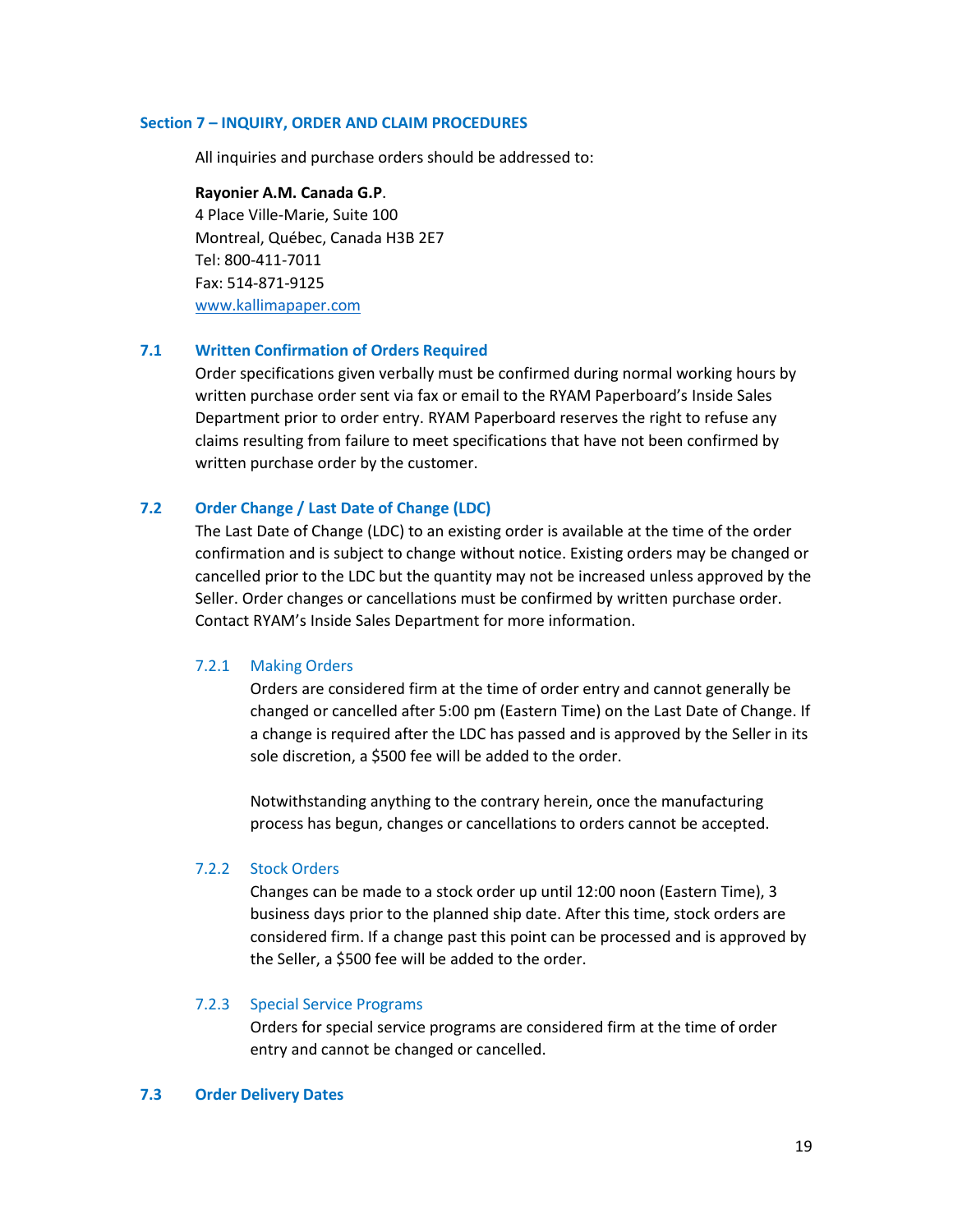Quotations (price and delivery) are valid for 24 hours. If an order is not placed within 24 hours of quotation, a new price and/or delivery date must be requested.

## **7.4 Mill Inventory**

Inventory items can be reserved with a purchase order until 5:00 pm (Eastern Time) the same day.

## **7.5 Cut-off Time for Stock Items**

Orders for stock items (skids, cartons) entered before 12:00 noon (Eastern Time) can generally be shipped within 48 hours.

## **7.6 Trade Tolerances for Overruns and Underruns**

Quantities shipped on order line items\* will be kept as close as possible to those ordered, subject to the following variations:

- Up to 4,999 lb. (2,268 kg) will be subject to a variance of  $+/-20\%$  or 1 unit (roll/skid/etc.)
- 5,000 lb. to 9,999 lb. (2,269 kg to 4,536 kg) will be subject to a variance of  $+/-10%$ .
- 10,000 lb. to 39,999 lb. (4,537 kg to 18,148 kg) will be subject to a variance of +/-5%.
- $\bullet$  40,000 lb. (18,149 kg) and up will be subject to a variance of  $+/-3\%$ .

\*Order Line Items = 1 grade, 1 caliper, 1 size, 1 packaging style.

## **Section 8 – Pricing and Upcharges**

**8.** Rolls

Upcharges may apply for non-standard core sizes and diameters.

## Sheets

Contact Customer Service for carton and broken pallet upcharges.

## **8.1 Freight Terms and Freight Charges**

## 8.1.1 Freight Terms

Standard freight terms are per Section 6.3.4 of the Terms and Conditions above.

Orders will be shipped as agreed to at the time an order is accepted and confirmed. Requests to delay shipments are generally not permitted. If shipment is refused or delayed, additional fees will apply. This may include the immediate invoicing of the product and fees for storage and handling.

## 8.1.2 Freight Charges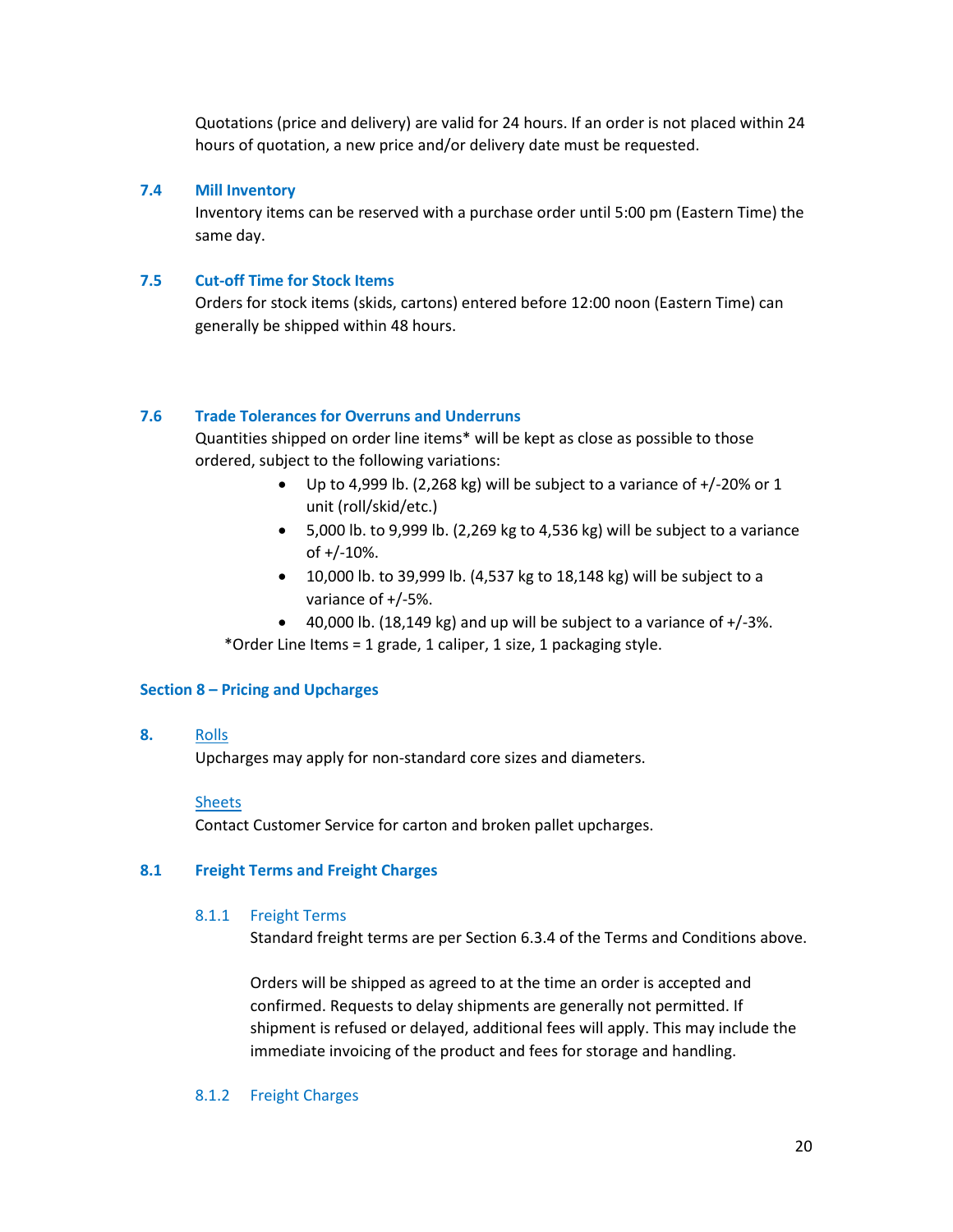A stop-off charge will be applicable for any shipment less than 40,000 lb. (18,149 kg) and will be quoted at time of order. Less than truckload (LTL) orders require a wider delivery window than full truckload shipments.

Order quantities greater than truckload increments are treated as one or more full trucks plus a partial truck.

A requested change in delivery requirements may result in detention or redelivery charges.

Freight charges for deliveries west of Denver, CO, and Winnipeg, MB will be applicable.

Special delivery requirements will be quoted on a case per case basis.

## **Section 9 – Claims Handling Policies and Guidelines**

RYAM Paperboard makes every effort to produce quality products through advanced technology and rigid quality control standards. This policy applies to prime board sales only.

If an issue occurs in the printing or converting process, a judgement of responsibility must be made cooperatively between the customer, RYAM Paperboard and other pressroom suppliers.

If this issue is attributed to a RYAM Paperboard product, it is our objective to resolve the problem promptly, equitably and amicably within 30 days of receipt of the written claim.

The customer will prepare and submit to RYAM Paperboard by email a detailed shipping manifest depicting the grade, roll/skid numbers and individual weights to support the claim.

#### **9.1 Notification**

If the customer encounters a problem that is suspected to be paperboard-related and there is doubt that the finished product will be acceptable, **it is incumbent upon the customer to stop production and notify a RYAM Paperboard representative immediately by telephone.** It is the customer's decision to continue or curtail the converting operation (sheeting, printing, die cutting, scoring, laminating, gluing, foil stamping or embossing). **RYAM will not pay for subsequent loss if the customer continues to convert defective board without RYAM Paperboard's prior written consent.**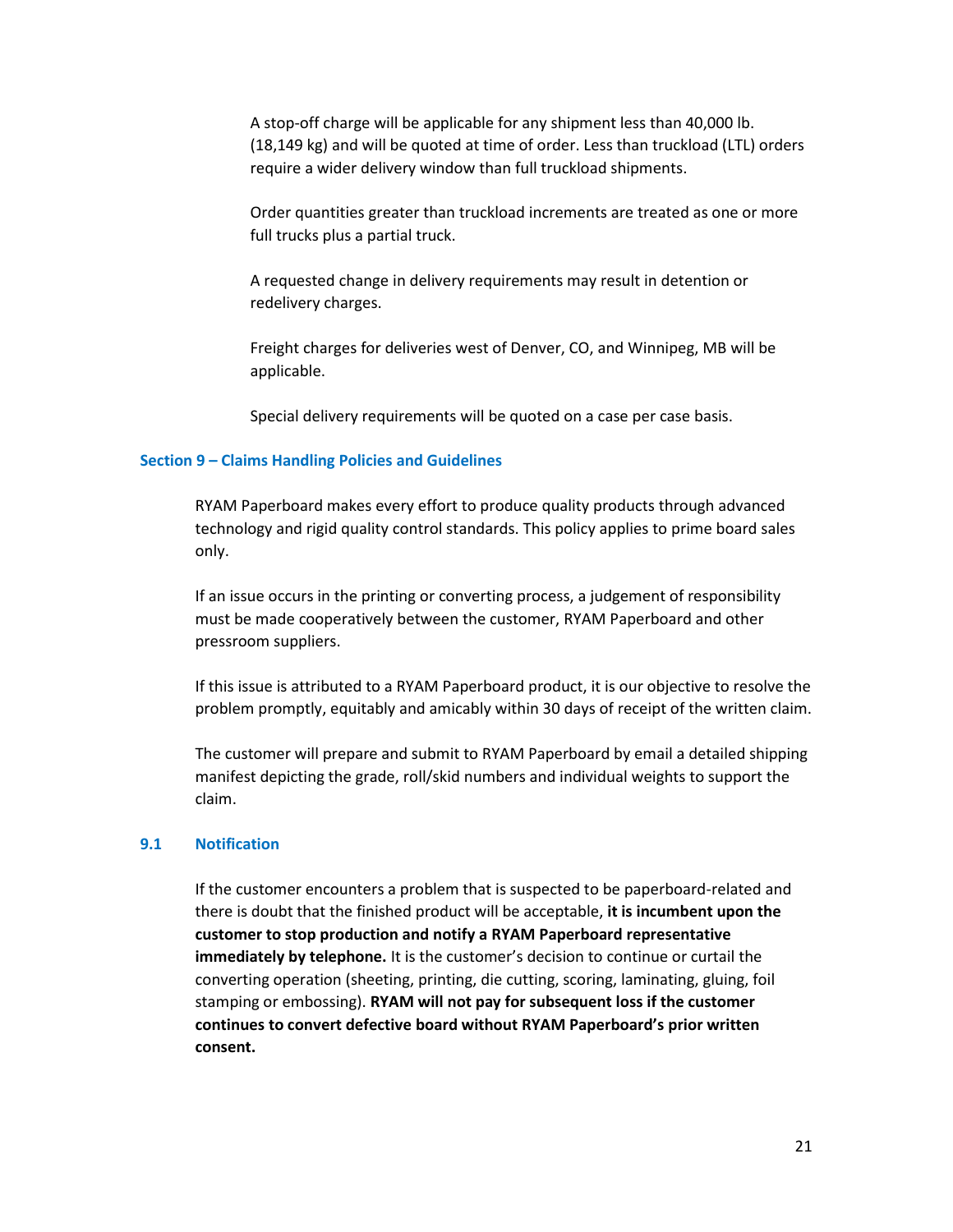With respect to third party claims, a customer is not authorized to admit fault, commit RYAM Paperboard to settlement of a claim or bind RYAM Paperboard legally.

A customer, upon learning of a problem, should notify a RYAM Paperboard Account Manager or Inside Sales Representative by telephone.

A written claim must be submitted within 30 days. A claim will not be considered later than 30 days after the complaint has occurred without prior approval from RYAM Paperboard.

When submitting a claim, a detailed "Statement of Charges" including weight, number of rolls or sheets, roll numbers or skid numbers, press rate, press time and cost of each blanket, must be attached.

## **9.2 Evidence**

A RYAM Paperboard representative should be afforded the opportunity to visit the printing/converting operation, when necessary, and make a complete investigation. Unless the RYAM Paperboard representative can fully investigate the problem, we cannot form a judgement of responsibility and may be forced to deny the claim.

It is the primary responsibility of RYAM Paperboard's customers to promptly submit identified samples and other evidence representative of the problem. Evidence, such as tape pulls, inks, fountain solutions, blankets and printed/unprinted samples, etc., are necessary. The problem should be identified on the samples of the defective board.

The customer must submit the purchase order number, roll/skid numbers, mill order number, skid/roll label, detailed description of the problem and status of the order. A formal claim from the customer, including a detailed description of the problem, explanation of the procedures exercised to solve the problem and the results of tests performed must accompany the samples and other evidence.

Damaged blanket or plate claims for sheet-fed presses will be considered only when samples of the defective paper or foreign objects and 4 press sheets illustrating the damage are submitted with the full-size damaged plate or blanket.

#### **9.3 Claims**

Claims for losses sustained by the customer, as judged by RYAM Paperboard to be reasonable and directly related to defective paperboard, will be honoured up to, but not exceeding, the original cost of the paperboard that is the subject of the claim. Registration of a complaint by a customer and acknowledgement that a problem exists by RYAM Paperboard does not constitute acceptance of responsibility for the problem or the claim.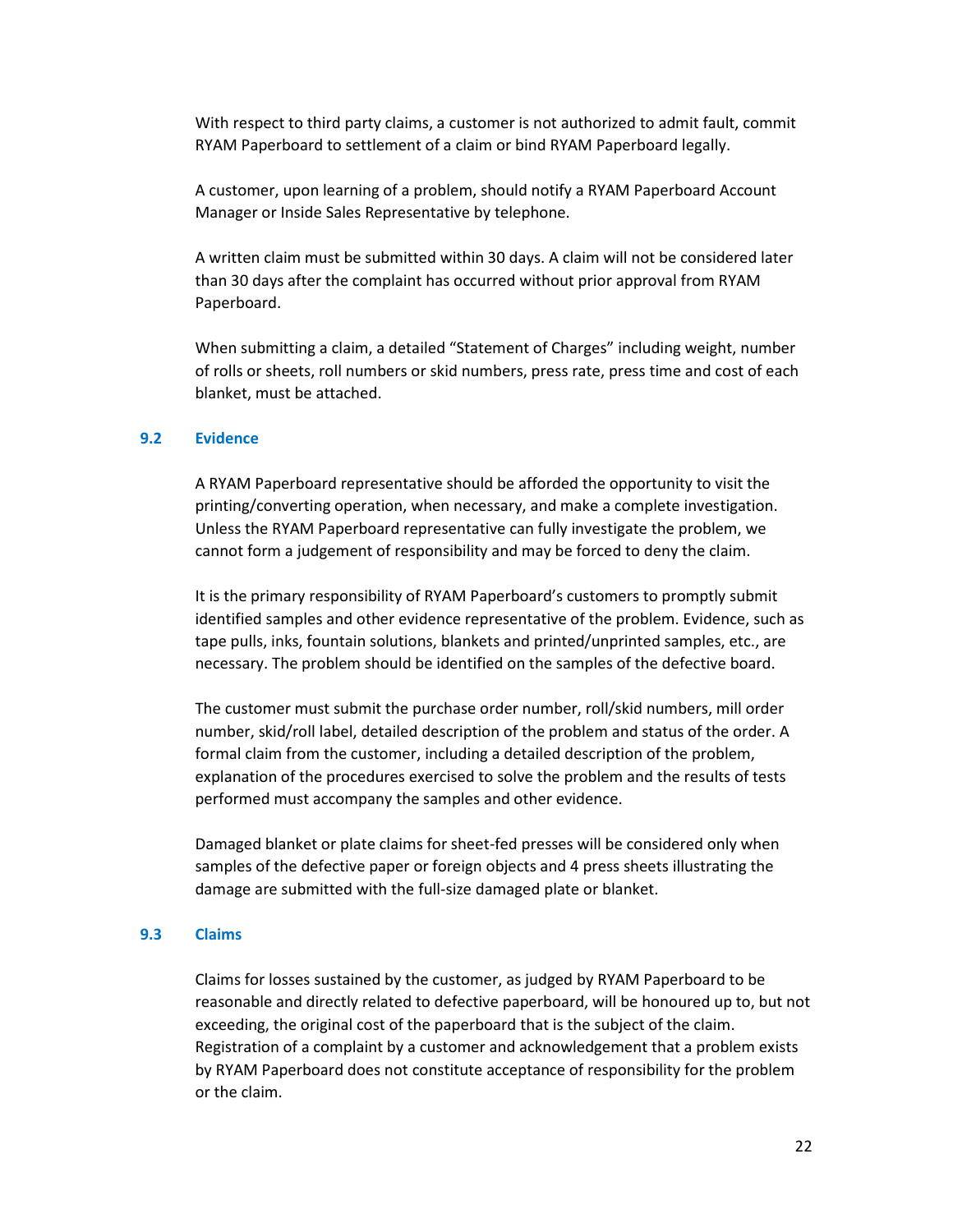Claims cannot be deducted from the original invoice. RYAM Paperboard will issue a credit invoice in settlement of approved claims.

ALL CLAIMS ARE SUBJECT TO THE LIMITATIONS OF LIABILITY PROVISIONS STIPULATED IN THE TERMS AND CONDITIONS SET FORTH IN SECTION 6 ABOVE. Without limiting the generality of the foregoing, RYAM Paperboard is not liable for:

- a) problems resulting from paperboard that has been trimmed or otherwise converted by the merchant or converter before printing.
- b) defects that occur as a direct result of press or converting equipment being operated under abnormal or inappropriate conditions;

RYAM Paperboard will arrange for removal of RYAM Paperboard authorized unopened defective product from the customer's floor upon receipt of the shipping manifest depicting roll/skid numbers.

Printed or opened product will be disposed of by the customer after settlement of the claim.

## **9.4 Claims Processing Requirements**

When a paperboard problem is discovered, the customer should immediately contact a RYAM Paperboard Account Manager or Inside Sales Representative.

The customer should be prepared to provide the purchase order number, roll/skid numbers, mill order number, skid/roll label, a brief description of the problem and the status of the order.

The customer must stop processing the paperboard immediately, unless it has obtained prior written consent from RYAM Paperboard.

## **9.5 2-Hour Limit and Customer Liability**

RYAM Paperboard will not assume liability for lost production or more than 2 hours of lost press time resulting from running defective paper. A customer who encounters defective paper and elects to continue to print or process the paper assumes responsibility for the cost of the paper and printing/converting.

## **9.6 Proper Grade Selection**

The selection of the proper grade to meet end-use requirements is the responsibility of the customer.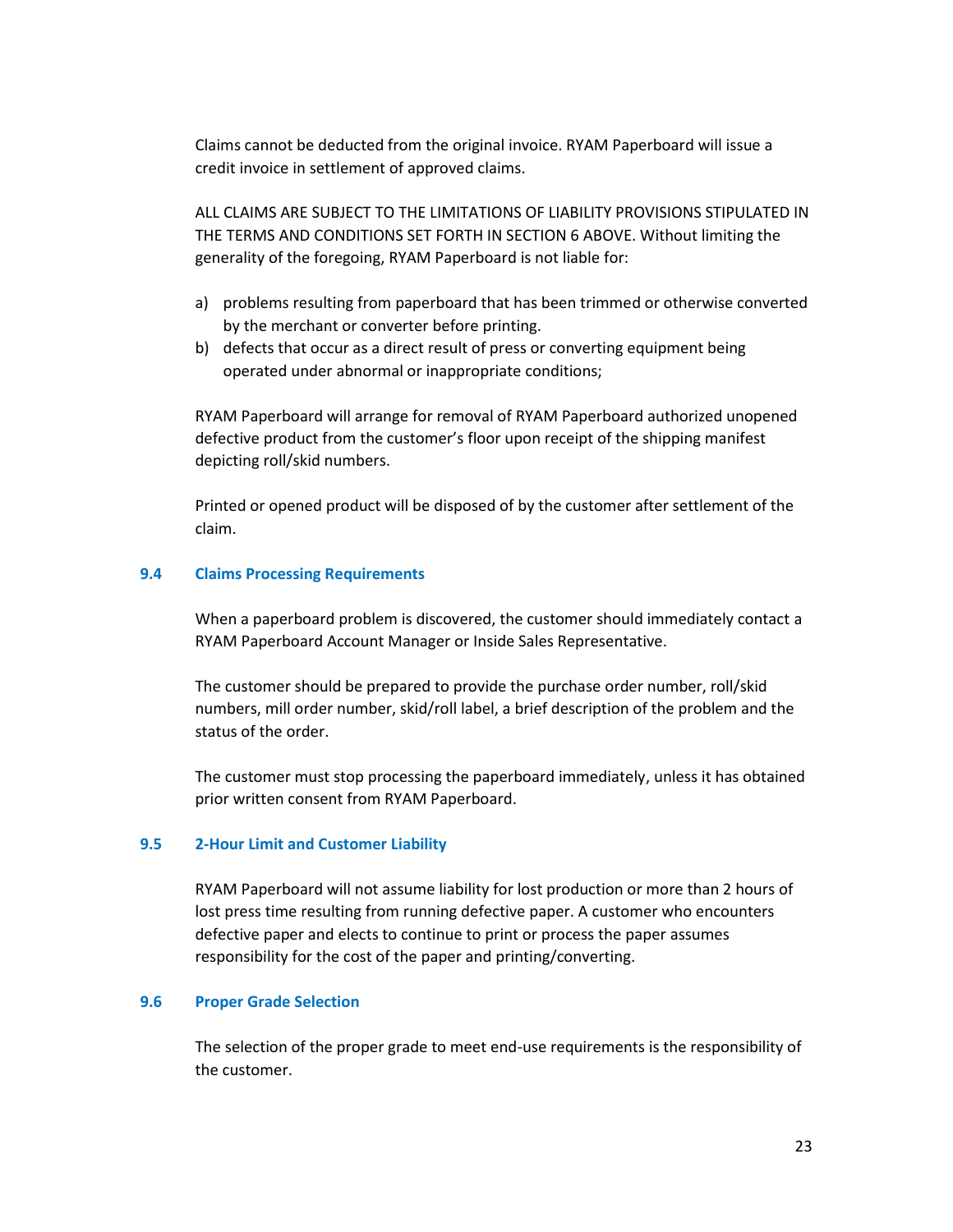RYAM Paperboard is not responsible for a problem or claim resulting from end-use requirements extending beyond the capabilities of the grade design.

RYAM Paperboard is pleased to give an opinion and supply information that might be helpful in the grade selection process when requested.

## **9.7 Paper Conditioning**

RYAM Paperboard takes great care to protect its products from adverse moisture conditions. Our products are protected with moisture repellent packaging.

RYAM Paperboard shall not be liable for printing or converting problems related to moisture imbalances or other poor environmental conditions at the customer's facility.

RYAM Paperboard shall not be liable for printing or converting problems caused by conditions where the relative humidity of the printing or converting plant is abnormally out of balance with the relative humidity of the paperboard. It is understood that RYAM Paperboard will provide paperboard with moisture content compatible with a pressroom maintained between 45% to 55% R.H. at 72°F.

After the skids or cartons have ample time to acclimate to the pressroom (reach temperature equilibrium), they should be unwrapped just before printing. Unprinted paperboard should be immediately rewrapped and sealed in plastic or in the original carton for future use.

After allowing time for drying and/or loads to cool, loads of printed material should be covered in plastic between processes to protect the paperboard against moisture absorption or loss.

## **9.8 Grain-Short Paper**

Printing grain-short on a sheet-fed press frequently causes dimensional or sheet handling problems. RYAM Paperboard shall not be liable for mis-register, wrinkling or other sheet handling problems related to printing sheets grain-short.

## **9.9 Work and Tumble**

While RYAM Paperboard always takes care in cutting and trimming, we shall not be liable for the possible hazards associated with work and tumble forms. It is the printer's duty to ensure the accuracy of the trimmed sheet size before running such work.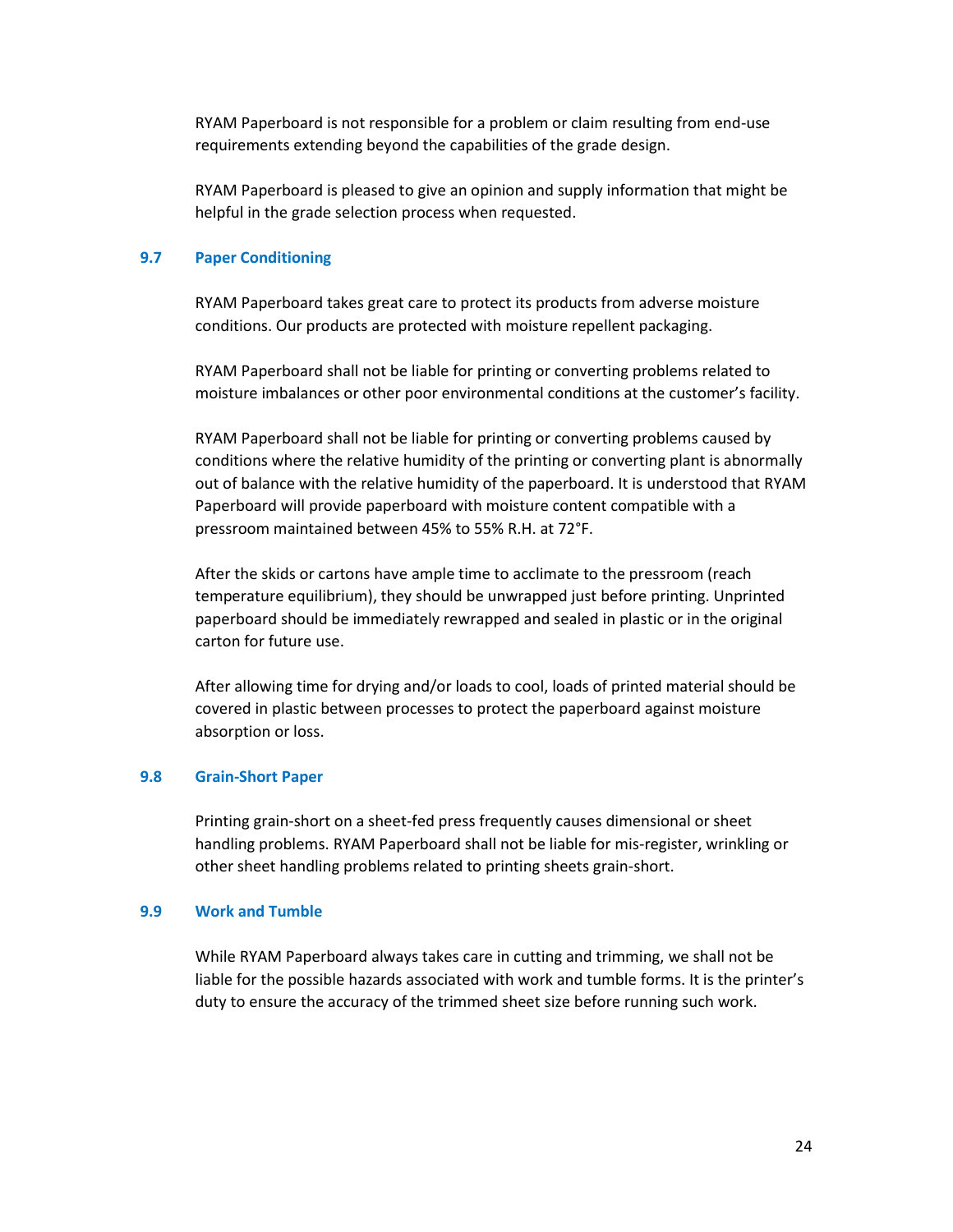## **9.10 Customer Sheeting**

Rolls supplied for in-line, right angle, or off-the-press sheeting are inspected as thoroughly as possible before leaving the mill.

RYAM Paperboard shall not be liable for lost time due to cutter dust, static, turned corners, scuffs, "cigars", wrinkles, splices, surface contamination or any other defect which should normally be removed by sheet inspectors.

It is the responsibility of the customer to detect and remove paper defects during their sheeting process prior to printing.

## **9.11 Shipment Dates and Late Delivery**

Target shipment date variance – Late: 0 days, Early: up to 2 days. Notification to the buyer of any late shipment will be made as soon as possible, typically no later than 1 day prior to the scheduled shipment date.

RYAM Paperboard will make every effort to ensure timely delivery but will not be held liable for late deliveries occurring because of failure of the designated carrier to pick up, transport and deliver on time.

## **9.12 Return Policy**

The following policy will apply to all unopened standard stock items returned for reasons other than quality or RYAM Paperboard's error:

Authorization to return stock must first be received by the RYAM Paperboard Inside Sales Department, as well as receipt of written acceptance stating that the customer accepts the return and restocking charges. Requests to return unopened standard stock items must be emailed to RYAM Paperboard Inside Sales Department and contain roll/skid numbers and photographs of all items.

Instructions will be given as to when and where the stock should be returned, freight prepaid.

A charge of US \$5.00/cwt will be made for the reconditioning and handling of all returned stock – minimum charge of \$100.00. The customer is responsible for freight both ways.

A credit for returned stock will be made for all stock received in saleable condition. The value of any damaged stock will be deducted from the credit amount.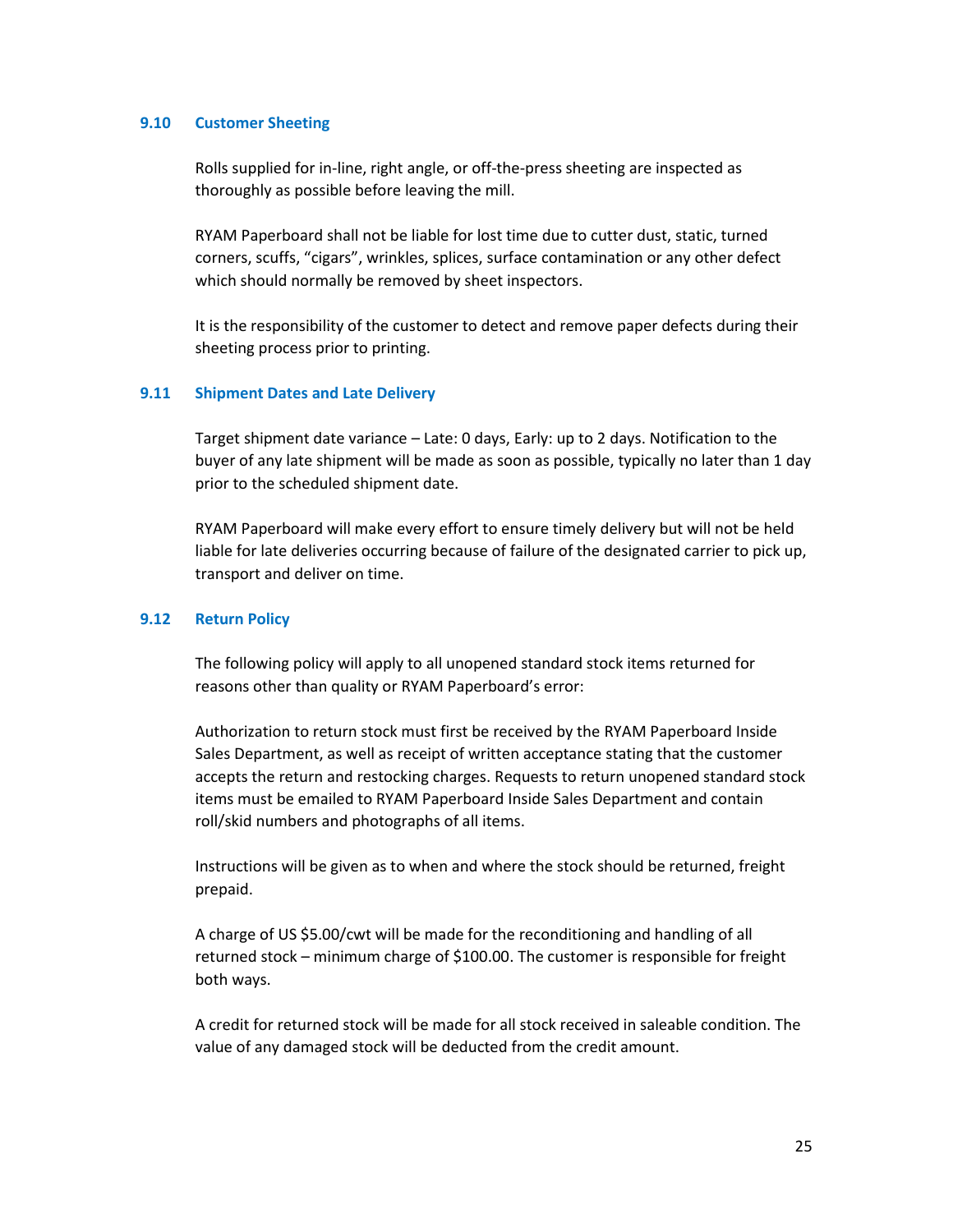Stock cannot be returned after six months from the original date of shipment from RYAM Paperboard.

## **9.13 Return of Defective Products**

Upon receipt and verification of defective products, RYAM Paperboard will process a credit for the defective product.

## **9.14 Replacement Paperboard**

RYAM Paperboard will replace paperboard proven to be defective as quickly as possible.

If RYAM Paperboard cannot ship replacement paperboard in time to satisfy the customer's deadline, RYAM Paperboard will not be liable for any extra costs due to substitutions of grade, size, plate cost, press time, waiting time or premium time.

## **9.15 Complaint Procedure and Claims Policy**

1. When a problem is discovered, the customer should immediately contact their RYAM Paperboard Account Manager. If the Account Manager is unavailable at the time, then the customer should contact RYAM Paperboard's Inside Sales Department at 1-800-411- 7011. The RYAM Paperboard Inside Sales Representative will advise the Account Manager and/or the mill Technical Department immediately. The Technical Department will contact the customer.

2. A Technical Representative may be assigned to help with the investigation of the complaint.

3. a) The Buyer must promptly submit a written claim to RYAM Paperboard within 30 days from the date of the initially reported complaint. The original invoice must be paid in full. Any claims settlement will be dealt with separately. b) A purchase order must be submitted to the RYAM Paperboard Inside Sales Department to ship replacement paper.

4. Registration of a complaint by a customer and acknowledgement that a problem exists by RYAM Paperboard does not constitute acceptance of responsibility for the problem or the claim.

5. The buyer is responsible for the proper documentation pertaining to the complaint, i.e. purchase order number, mill order number, roll/skid numbers, skid/roll label, history of the complaint, printed and unprinted samples, tape pulls, blankets, inks and fountain solutions. Evidence must be sent via courier to the attention of the Claims Analyst: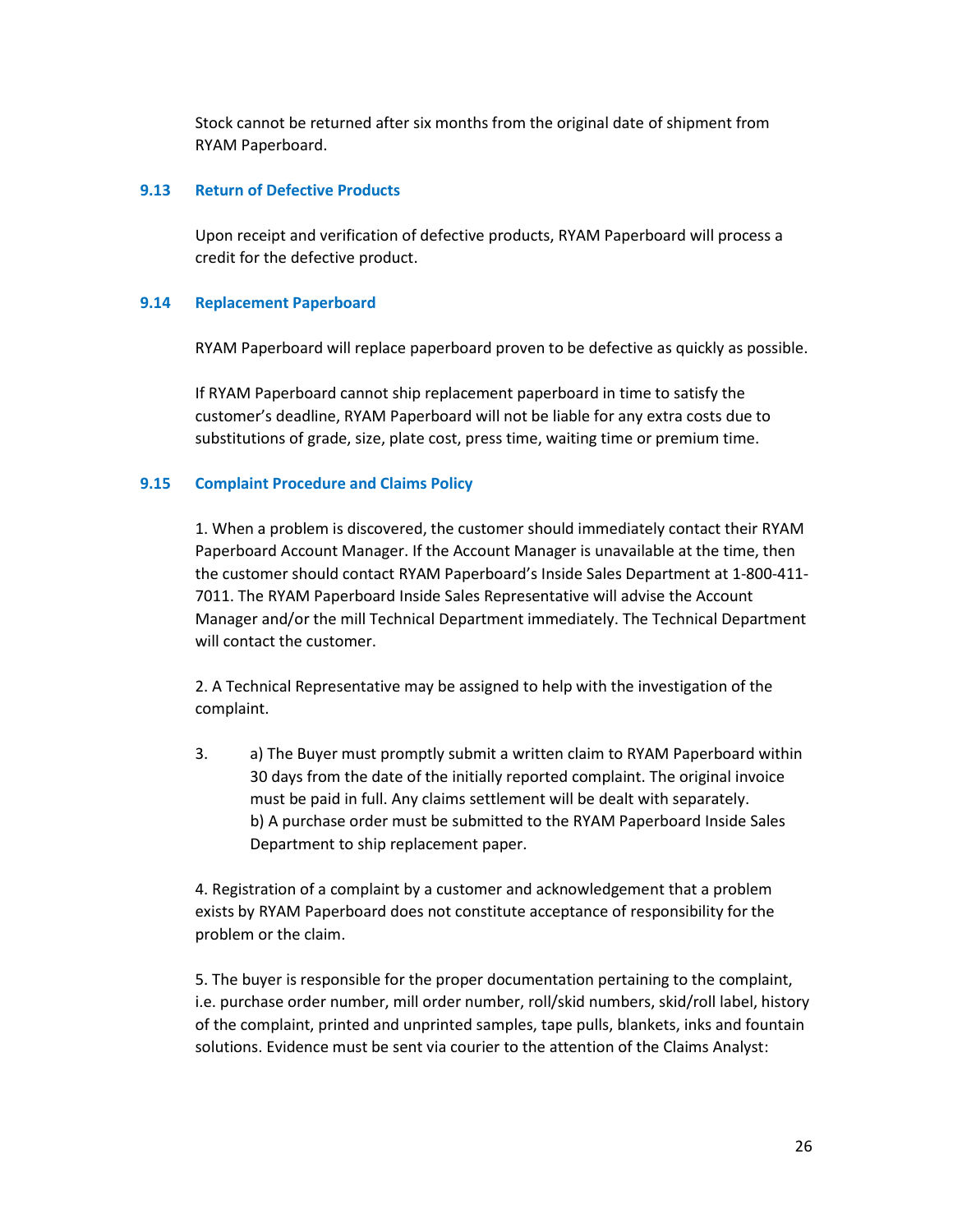**Rayonier A.M. Canada G.P. C/O AMJ Campbell Attn: Ann-Marie Gagne 400 Carmichael Drive North Bay, Ontario Canada P1B 8G2 Phone: 819 627-4684**

6. RYAM Paperboard Account Manager is responsible for collecting the evidence outlined in section 9.2

7. Upon receipt of all documentation and evidence, RYAM Paperboard management will review the claim.

8. It is RYAM Paperboard's objective to resolve and settle the claim within 30 days of receipt of the written claim.

9. Complaints will only be considered on paperboard received within 6 months of the original shipment date.

10. RYAM Paperboard will not entertain consequential damages resulting from the use of its product beyond its customer's plant.

11. The claim value cannot be deducted from the original invoice.

12. Claim follow-ups are to be addressed to the Claims Analyst at 819 627-4684.

13. Claims must be filed and will only be paid to the "sold to" customer.

(Note: A customer is defined as the sold to or ship to party, merchant, broker, agent, printer, converter or end user.)

## **Section 10 – Transport Damage Claims**

#### **10.1 Inspection of Incoming Shipments**

It is the responsibility of the consignee to inspect incoming shipments before and during unloading for possible transit damage. When damage is noted, the driver (in the case of truck delivery) must be present to participate in the inspection and witness the problem. In the case of rail delivery, a representative of the railway must be requested to inspect the shipment. Photos of damage must be forwarded to RYAM Paperboard's Claims Analyst.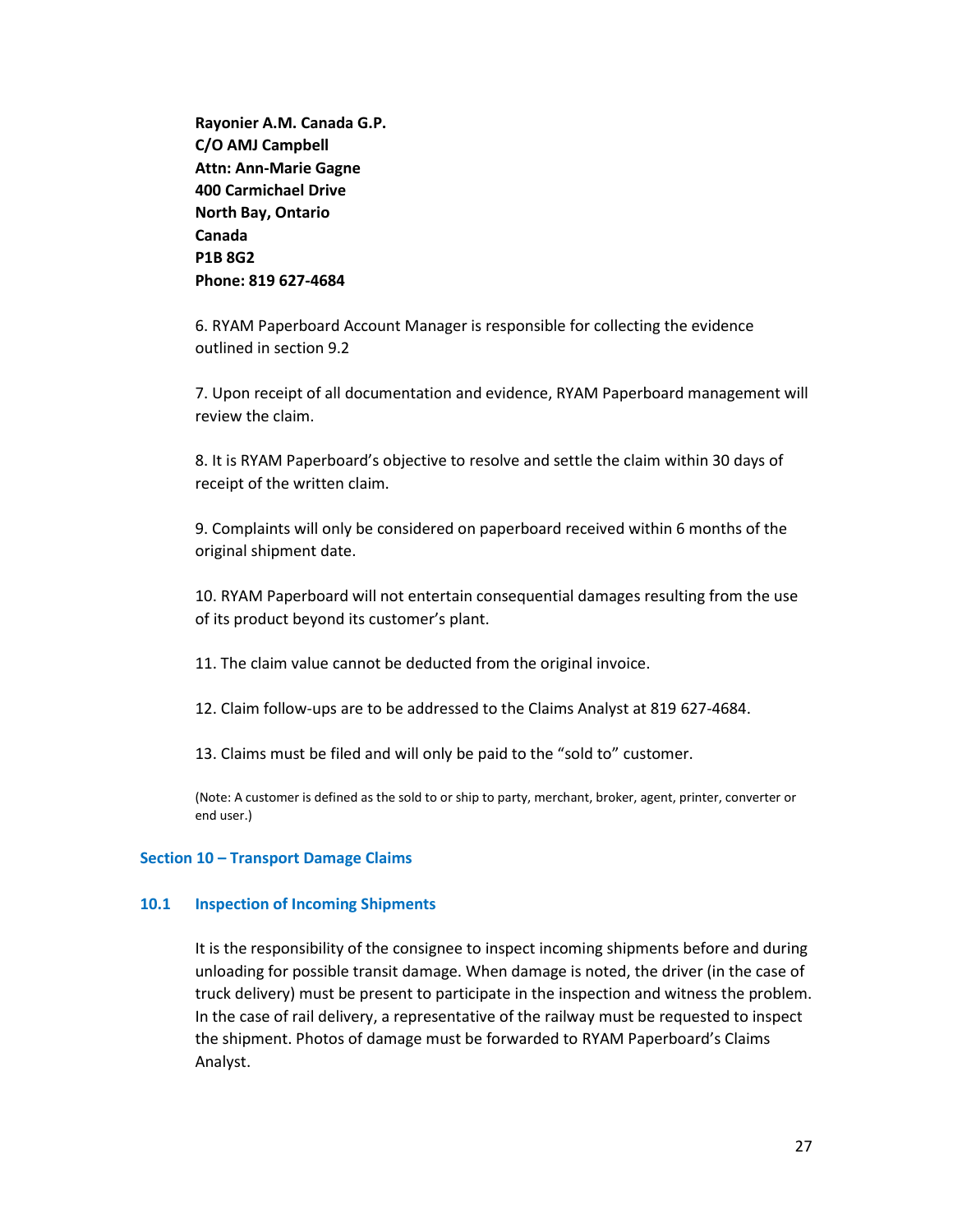## **10.2 Transit Damage Claims**

When RYAM Paperboard products are damaged in transit through carrier negligence or mishandling, RYAM Paperboard will assume the responsibility for filing damage/loss with carrier if the following requirements are met:

- 1. The carrier must be a RYAM Paperboard carrier. Customer specified carriers are excluded from the policy.
- 2. The total value of the shipment must be over \$100.
- 3. The customer or his agent must inspect and clearly document the loss or damage upon delivery of shipment, including photo documentation.
- 4. The customer or his agent must notify RYAM Paperboard's Claims Analyst of their intent to claim within 15 days of receipt of the damaged product.
- 5. The customer or his agent must file a written claim with RYAM Paperboard's Claims Analyst as soon as possible, but no later than 30 days of receipt of the damaged product.
- 6. The customer must furnish a delivery receipt or carrier inspection report identifying specific damage/loss along with photos.

## **10.3 Procedures for Reporting Damage or Discrepancies**

## 10.3.1 Truck/Container Shipments

If damage is evident upon opening the trailer/container, the delivery receipt should be noted and signed by both the receiving party and the carrier. The receiver should then notify the carrier's agent and request an inspection. RYAM Paperboard may be requested to help in assessing damages. Visible damages must be reported immediately, and noted on the delivery receipt, identifying specific damages and possible reasons (if known). Photographs of the damages should be forwarded to RYAM Paperboard's Claims Analyst. Failure to do so constitutes a clear receipt to the carrier and negates the opportunity to claim.

## 10.3.2 Rail Shipments

Upon receipt of the railcar, the receiver must ensure the seal is intact. If loss or damage is noted, record the seal number, call the delivering railway agent immediately and request an inspection. In addition, RYAM Paperboard's Claims Analyst must be notified. If the carrier's agent cannot provide inspection within a reasonable time frame, photographs of the damaged load are required before proceeding with the unloading. Segregate the damaged paperboard for later inspection.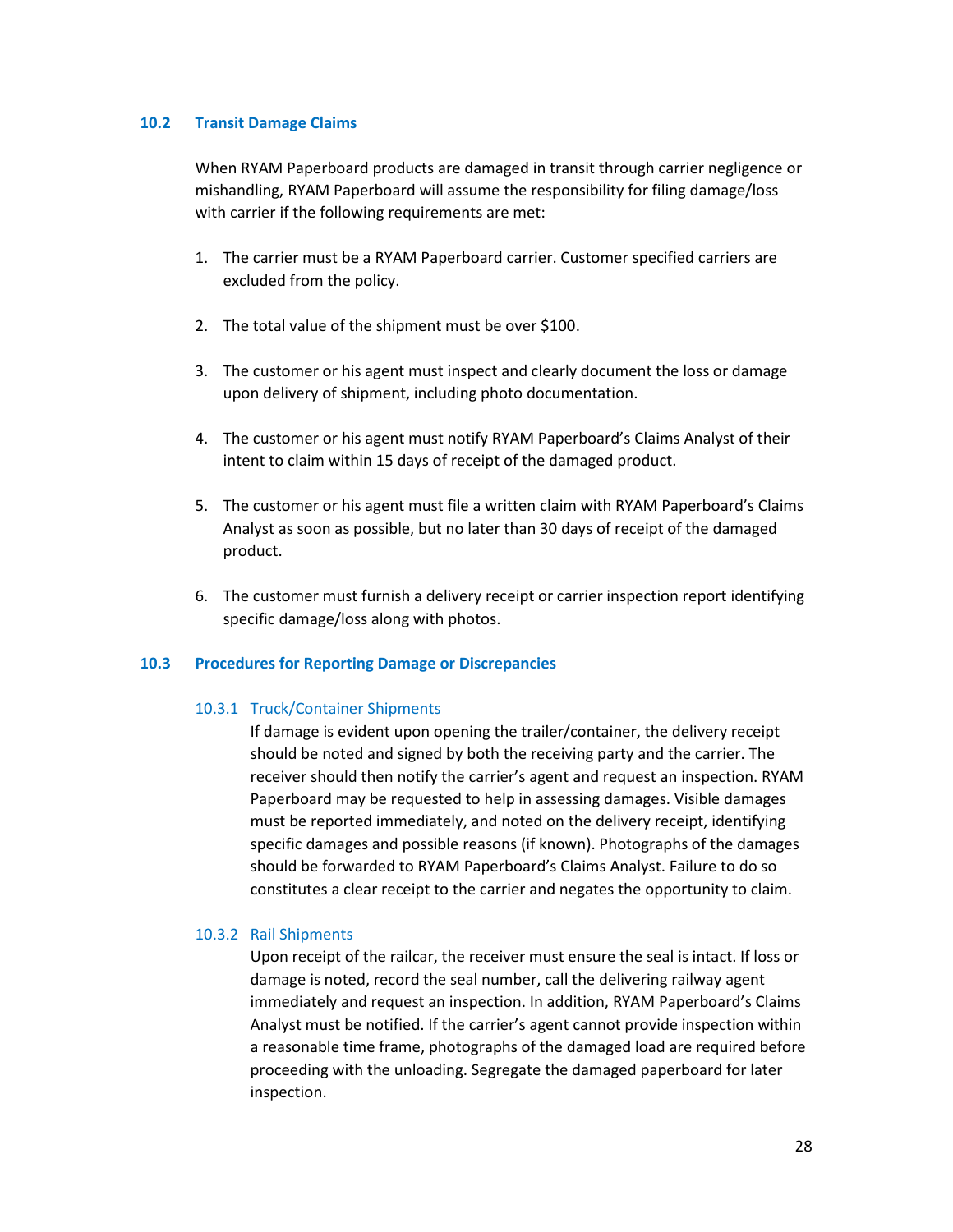#### 10.3.3 Evidence

Collection of evidence is critical for expedient settlement. When damage is discovered, note the location of the damaged goods by position within the trailer, container or rail car. Photograph all loads.

#### 10.3.4 Hidden Damage Caused by Transportation

Carefully inspect all goods upon receipt of shipments. If damage is first discovered upon unwrapping the goods, report the damage immediately to RYAM Paperboard's Claims Analyst within 15 days of receipt of the damaged goods. The damaged goods must be made available for the carrier or RYAM Paperboard's Technical Representative's inspection.

## 10.3.5 Inspection Waiver

If the carrier waives his right to inspect a shipment, the time, date and name of the representative waiving inspection must be noted on the bill of lading.

#### 10.3.6 Shortages or Discrepancies

Shortages or discrepancies must be reported immediately and noted on the delivery receipt. Failure to do so constitutes a clear delivery receipt to the carrier and negates the opportunity to claim.

#### **10.4 Documentation of Damage or Discrepancies**

#### 10.4.1 Reports and Receipts

The delivery receipt (truck) or inspection report (rail) must be accurate. If you do not agree with the information on the report or receipt, do not sign without noting an exception.

#### 10.4.2 Claims

All claims must be filed with RYAM Paperboard's Claim Analyst. A delivery receipt (truck) or inspection report (rail) signed by the carrier's representative must accompany the Claim notice. A shipping manifest highlighting the damaged roll, skid, or carton numbers must be included.

The original invoice must be paid in full.

#### 10.4.3 Disposition of Damaged Goods

Damaged goods must not be disposed of unless authorized by RYAM Paperboard.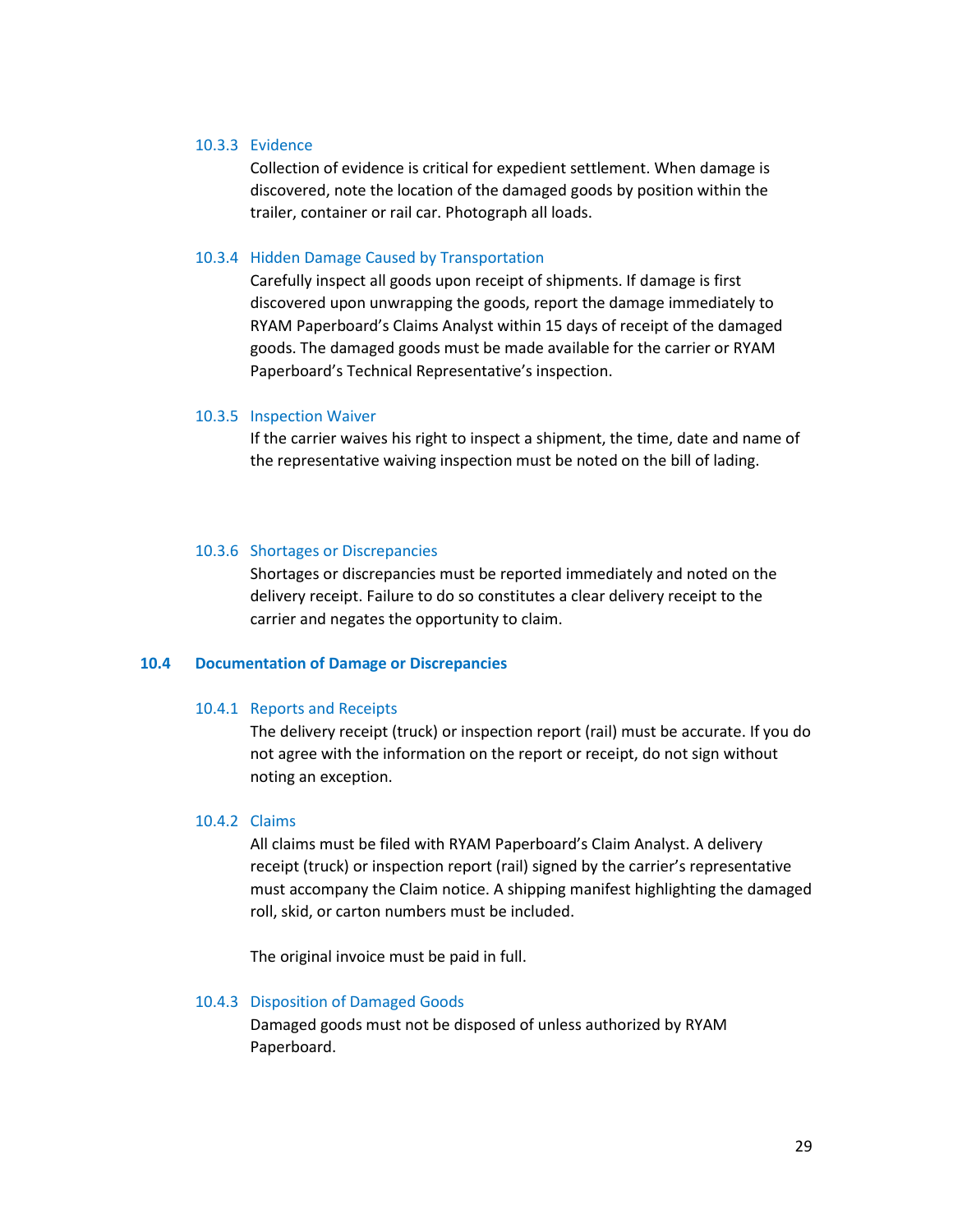## **Section 11 - Trial Orders and Samples**

## 11.1 Trial Roll/Sheet Orders

At RYAM Paperboard, we understand the importance of paper trials to ensure the exact fit to your business needs. We want to make this process as easy as possible for you.

To facilitate our trial process, we have implemented a simple policy for all our trials.

- 1. All customer trials must be submitted to your Rayonier A.M. Canada G.P. Paperboard Account Manager.
- 2. The customer must provide Rayonier A.M. Canada G.P. Paperboard with a purchase order for the trial paper.
- 3. All customer trials will be invoiced at 100% of the agreed upon sale price plus applicable freight.
- 4. Once the trial is complete, samples are to be sent to the following address with the completed trial form, a copy of the invoice for the trial paper and a minimum of 12 printed samples.

```
Rayonier A.M. Canada G.P. - Paperboard 
Sample Department
4 Place Ville-Marie, Suite 100
Montreal, Quebec H3B 2E7
Canada
```
5. Upon receipt of the trial form, printed samples (samples should be sent within 60 days of the completed trial) and copy of the invoice for the trial paper, the cost of the trial paper will be cancelled. A revised invoice will be issued with the freight costs to be paid.

## 11.2 Plain and Printed Samples

Plain or printed samples can be ordered through our website [kallimapaper.com.](http://www.kallimapaper.com/) Please note that samples are for evaluation purposes only and we reserve the right to refuse any sample request.

There are two plain sample sizes available:  $8\frac{1}{2}$  x  $11$ " (21.5 cm x 28 cm) and 12  $\frac{1}{2}$ " x 19" (30.48 cm x 48.26 cm).

There is no charge for samples sent by regular ground courier service. Expedited delivery will be at the requester's expense.